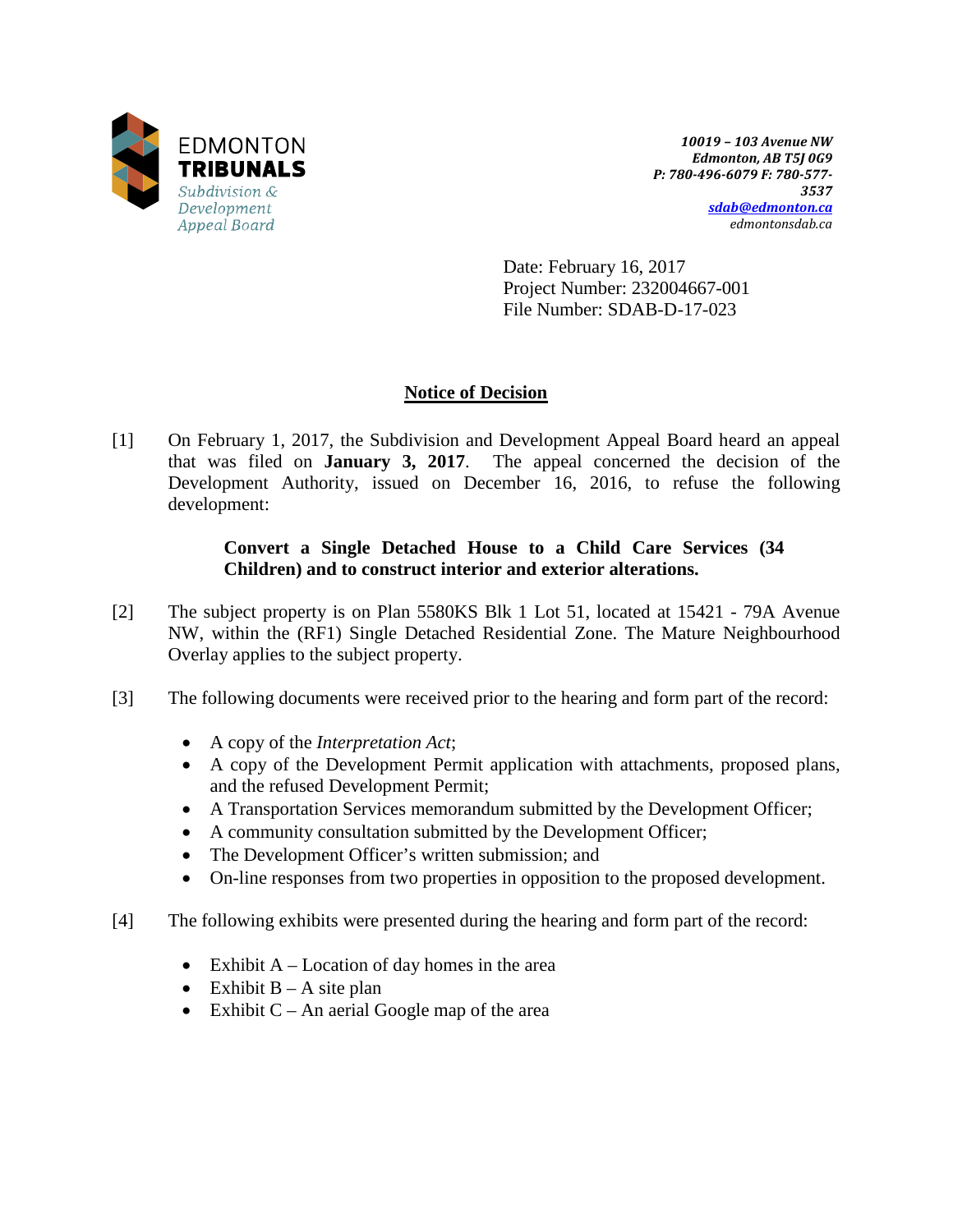### **Preliminary Matters**

- [5] At the outset of the appeal hearing, the Presiding Officer confirmed with the parties in attendance that there was no opposition to the composition of the panel.
- [6] The Presiding Officer outlined how the hearing would be conducted, including the order of appearance of parties, and no opposition was noted.
- [7] As the Subdivision and Development Appeal Board office was closed from December 24, 2016 to January 2, 2017, inclusive, the Board found that the appeal was filed on time, in accordance with section 686 of the *Municipal Government Act*, RSA 2000, c M-26 and section 22 of the *Interpretation Act*, RSA 2000, c I-8.

#### **Summary of Hearing**

- *i) Position of the Appellant, Jonathan Cruze*
- [8] Mr. Cruze purchased this property because a Child Care Service is needed for this area. He wishes to open a small affordable daycare with 34 children to cater to the community needs. He originally proposed to accommodate more than 34 children, but felt that this limit was the best number to minimize any impact on the community. He is passionate about this business and it is his intention to help the community while at the same time making a modest living.
- [9] At the time of purchase he assumed the subject Site was a Corner Lot, which he knows is a locational criteria for a Child Care Services Use. He only found out about the utility lot on the corner after applying for the Development Permit.
- [10] He received much support when he canvassed the neighbourhood to discuss his proposal. The number of children was not indicated on the petition at the time the community consultation was conducted, however the signatories were advised verbally that there would be 30 to 34 children. Mr. Cruze clarified that there are stars beside the names of the property owners on his document to indicate that he spent substantial time speaking with them.
- [11] Mr. Cruze made a presentation to the Lynnwood Community League. The Community League took a neutral position regarding this development.
- [12] Many parents are struggling to find safe and secure day care spaces. It is his intention to allow parents to view the children throughout the day on-line using their cell phones. He wants the parents to have a strong grasp of the service he is providing.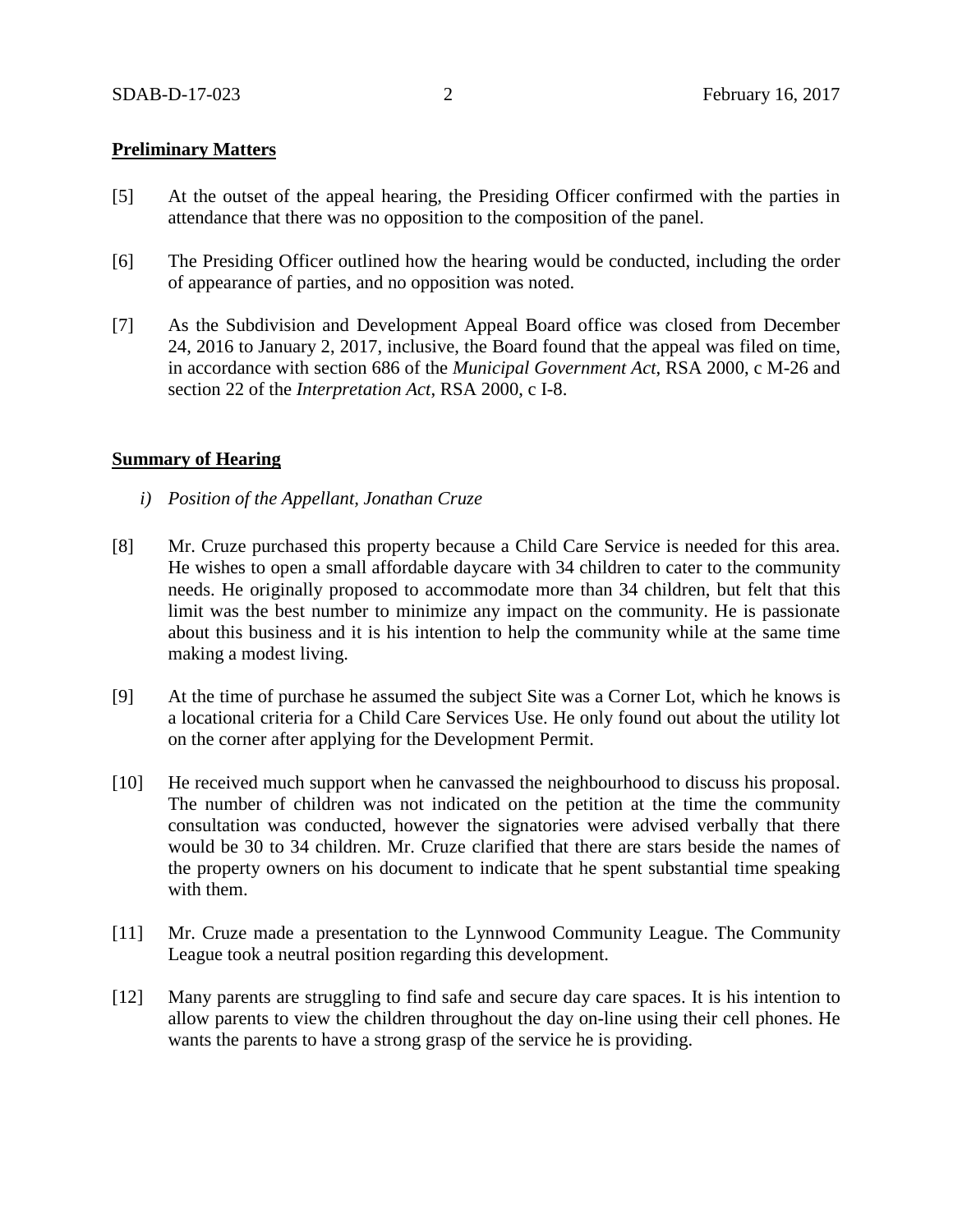- [13] A map of the immediate area was displayed to show the existing day homes operating across the street to the south of the freeway bridge ("Exhibit A"). He believes one operates evenings and weekends only and provides overnight services. The other one takes in a maximum of 6 younger children during regular working hours Monday to Friday.
- [14] While his consultation documents refer to "24/7" care, Mr. Cruze intends to open a traditional daycare with hours of operation from 6:00 a.m. to 6:00 p.m. Monday through Friday. His research indicated there is no need for overnight or weekend service in this area.
- [15] There will be 4 staff members, which meets the provincial requirement.
- [16] He believes there is parking along 156 Street, but that it is restricted during rush hours. He does not believe seasonal parking bans are in place. The daycare will not be creating traffic issues in front of the house because the rear Lane will be used for parking and drop-off. The rear Lane connects directly to 156 Street. He believes it dead ends about 8 houses towards the east, but is not entirely sure. He will come out into the rear yard of the Site to help families unloading children during the busy morning period.
- [17] In his opinion, the subject Site will become a Corner Lot in the future as the utility Lot will be used for road widening.
- [18] Mr. Malhotra, representing Proconsulting Design & Built reviewed the Floor Area chart on his Site Plan that provided the proposed room sizes for the various ages of children that will be cared for. The minimum required square footage needed per child varies depending on the age of the child; these minimum thresholds are exceeded in all cases. The kitchen is planned to be located in the centre of the home with an internal window to allow staff members to monitor the children while on their breaks.
- [19] The number of staff shown on this chart is a projection only and he confirmed that a maximum of 4 staff will be required. Their intention is to have 15 after school care spaces, 10 baby / toddler spaces and 9 pre-kinder spaces for a total of 34 children.
- [20] Mr. Cruze and Mr. Malholtra reiterated that the main reason for this centre is to provide affordable child care for the community.
- [21] No alterations have yet been made to the building; it is in the same state as it was when purchased.
- [22] In their opinion, there will be no issues with parking and drop off spots for the following reasons:
	- (a) One staff member will be outside to assist parents dropping off their children during the morning rush and to ensure their safety.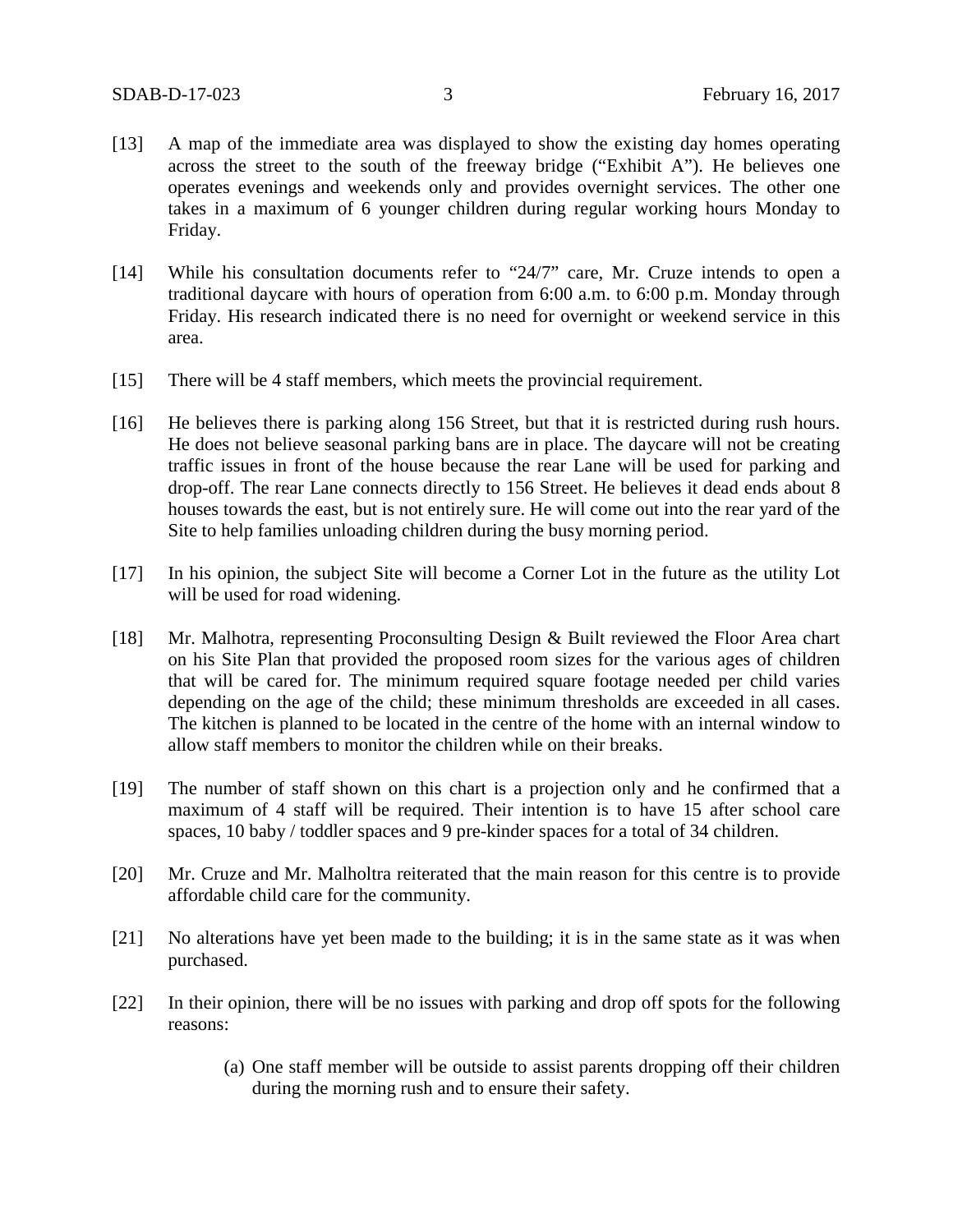- (b) It is common practice for parents to signify when children will be dropped off, which will allow the daycare staff to better plan the use of the parking spots.
- (c) Parents can make a quick stop in the Lane to drop off children.
- (d) Not all of the children arrive at the same time. The only children that arrive in the early hours of the morning are those of school age. The remainder of children will be dropped off between 9:00 a.m. and 10:00 a.m.
- (e) Less staff parking will be required as the staff members will be carpooling. This situation will mean that in reality one additional drop-off space will be provided.
- (f) Many of the children will come from the immediate neighbourhood and will walk there.
- (g) At one point they had considered demolishing the garage to increase the parking spaces but decided this was not necessary as they believe their proposed parking arrangements are adequate.
- [23] The most current parking plan was displayed and Mr. Maholtra marked the proposed staff parking space with an "S" ("Exhibit B"). The other two staff parking spaces are inside the garage, which provides 4 spaces for parent parking and drop-off.
- [24] The outdoor play area of 618 square feet will only be used by the toddlers with a maximum of 9 to 10 children using it at any one time. The older children will be walked to the playgrounds located at Lynwood and Rio Terrace Schools – a 5 to 10 minute walk along an arterial road. A future spray park will be located within one block of the property.
- [25] One neighbour who is opposed to the proposed development is the adjacent neighbour to the east who is operating a therapeutic massage business from his residence. Mr. Cruze indicated that he did not speak with all of the property owners along the block. Of the neighbours he did contact, some were in favour of their proposed development and some were not.
- [26] He does not see any safety concerns with the proposed location adjacent to a freeway and an arterial road. There is a berm separating the rear Lane from the freeway.
- [27] No one will be living at the house and it will be empty during evenings and weekends. This would be purely a commercial use.
- [28] Mr. Malhotra pointed out the location of the garbage pick-up area in the southeast corner of the subject Site on his drawings.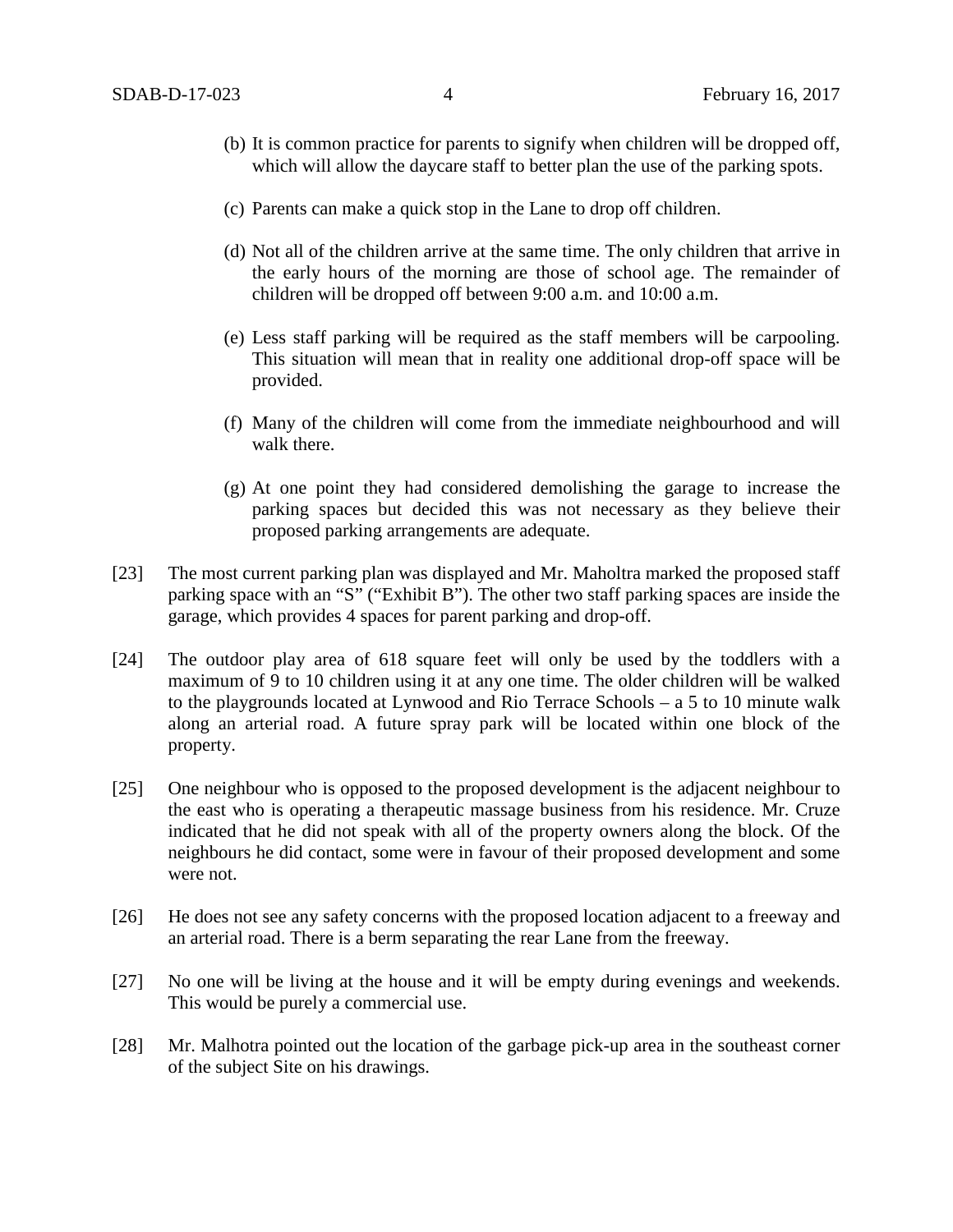### *ii) Position of the Development Officer, Mr. N. Shah*

- [29] The City of Edmonton allows a daycare to operate out of a home for up to 6 children without a Development Permit. In his view, 34 children is too many for a Single Detached House and it would create 6 times the impact regarding noise, traffic congestion and parking issues as would a 6-child daycare.
- [30] Mr. Shah had some concerns regarding the community consultation. Several of the signatures were from outside of the 60-metre notification area and there were incorrect or non-existent addresses on the petition. Also the petition never showed the amount of children proposed for the Child Care Service.
- [31] Attachment 4 of his submission shows the 14 properties within the 60-metres notification area. Most properties in the closest vicinity do not support the proposed development.
- [32] Although the Applicant mentioned that the two schools in the area were in support of the development, Mr. Shah has never received any communication from these schools or from the Lynnwood Community League.
- [33] He confirmed that 156 Street is an arterial roadway and street parking is not allowed on it at any time. Traffic flow on 156 Street will be impacted by people waiting to turn left into the rear Lane. People trying to exit the rear Lane onto 156 Street will also be impacted by parents backing out of the Rear Yard parking spaces. The existing rear Lane is very narrow and two vehicles cannot pass each other. Parking directly in front of the house on 79A Avenue is limited due to the proximity to the corner. All of these limitations could pose safety hazards when children are dropped off or picked up during rush hour.
- [34] The extra parking opportunities usually associated with Corner Lots are not available at this location making it unsuitable for a Child Care Service. There would be added concerns in winter. The rear Lane may not be cleared regularly and the extra traffic could create ruts. Problems with the rear Lane would result in the front street being used as a drop-off location contrary to recommendations from Transportation.
- [35] A Real Property Report, which should have been part of the documentation obtained at the time of purchase, would have indicated that this property was not a Corner Lot.
- [36] Mr. Shah was not aware that the Child Care Service Use was on both the basement and main floors and had based his parking requirements on the 110 square metre total area that is shown on the Site Plan. He confirmed that as per section 54.2, schedule 1 of the *Edmonton Zoning Bylaw,* a 220 square metre Child Care Service with 34 children would actually require 5 parking spaces for drop-off plus 3 parking spaces for staff for a total of 8 spaces.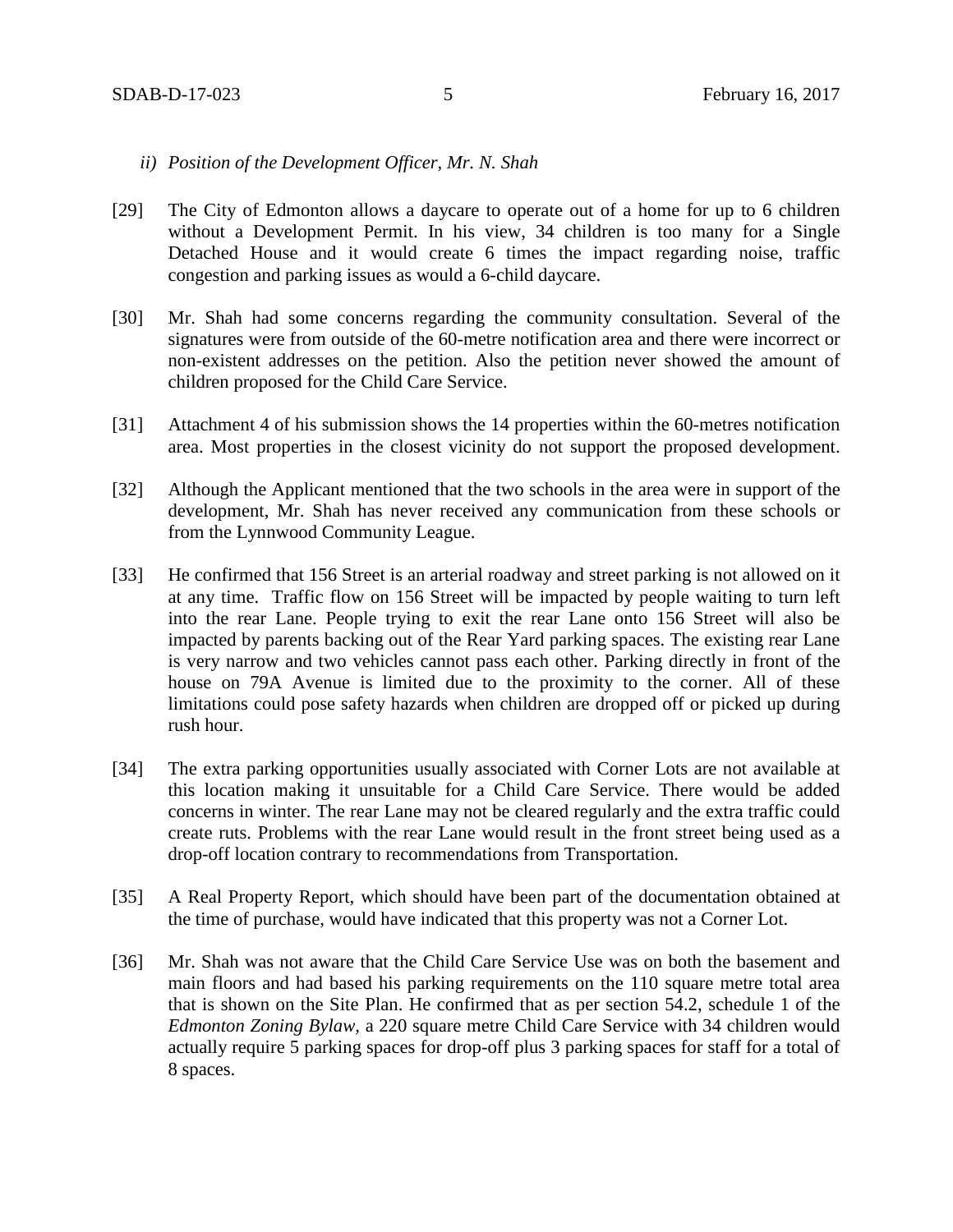- [37] The proposed parking spaces met the minimum standard size; however the required 7 metre wide clearance for vehicles entering and exiting the garage is not met. This should not be a problem as the drop-off spots would likely be empty when staff are entering or exiting the garage.
- [38] Mr. Shah was not sure how many houses were located along the block face and where the rear Lane ended.
- [39] The Presiding Officer allowed a Google aerial map to be shown to clarify the uncertainty of the rear Lane and block face. The map confirmed that there are 12 houses to the east of the subject property and the rear Lane does not dead end but exits to 79A Avenue after Property No. 13. A copy of this map was printed and marked "Exhibit C".
- [40] The Appellant told Mr. Shah there was an existing massage business next to the proposed development, but Mr. Shah was not able to confirm its existence through the City's internal system.

### *iii) Rebuttal of the Appellant*

- [41] Mr. Cruze indicated that the subject house has both a front and rear entrance. Parents who are walking will use the front entrance and parents dropping children off in vehicles will use the rear entrance.
- [42] He is willing to work with the City to make any changes required to make this business successful without creating a negative impact on the community.

### **Decision**

[43] The appeal is **DENIED** and the decision of the Development Authority is **CONFIRMED**. The Development is **REFUSED**.

#### **Reasons for Decision**

- [44] A Child Care Service is a Discretionary Use within the (RF1) Single Detached Residential Zone.
- [45] Based on evidence received at the hearing the proposed development would require revisions to the refused plans for off street parking spaces, variances to applicable parking regulations and an additional variance to the locational criteria for the Child Care Service Use.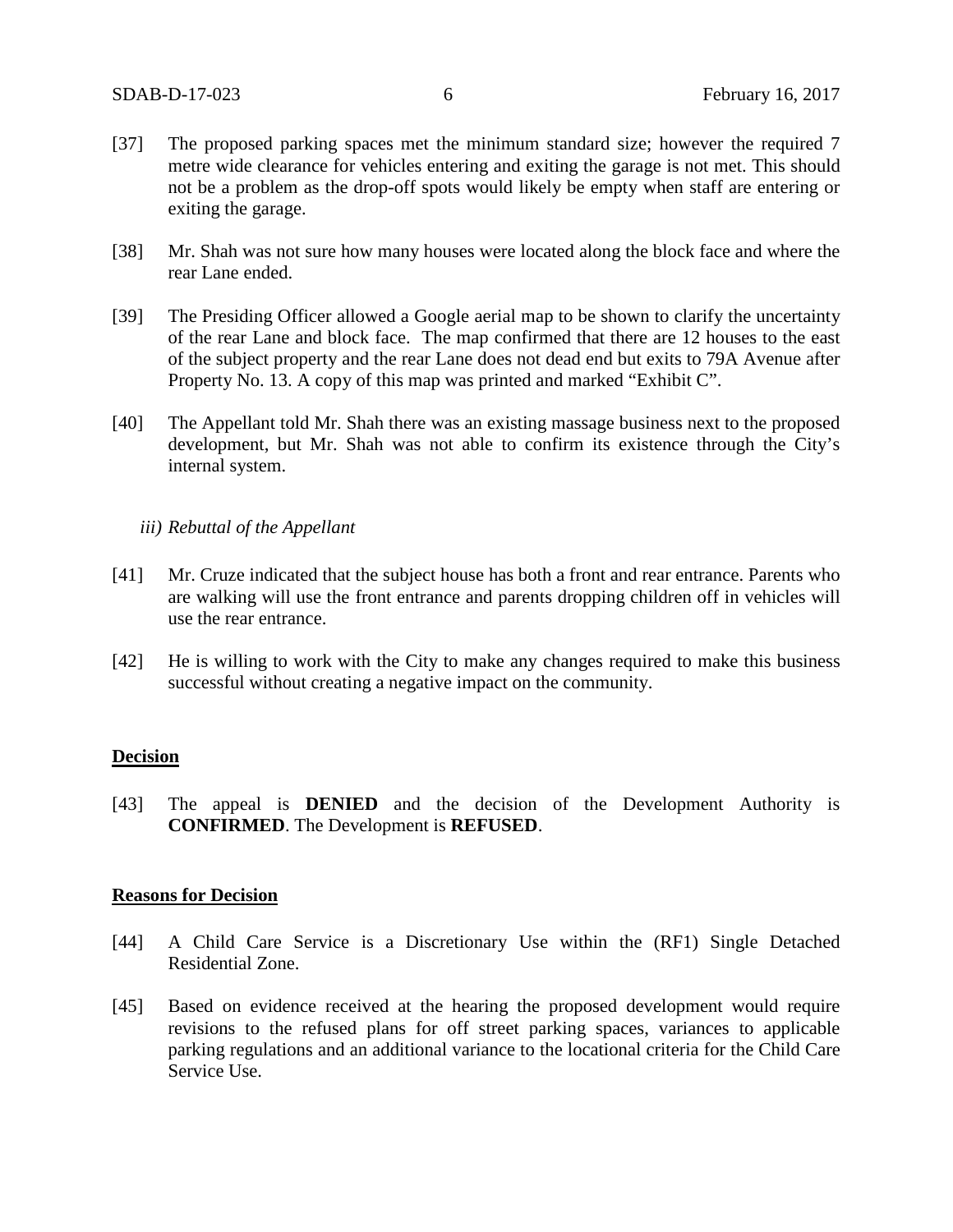- [46] The Board was presented with mixed evidence regarding community support. Some of the adjacent, and therefore most affected owners, objected to the development, particularly given its scale. Although other individuals signed a petition circulated by the applicant in favour of the proposal, the Board has placed little weight on this petition as it contained many deficiencies. These included: failure to identify the number of children (a key determinant of the intensity of the proposed Use); the true hours of operation; and for one circulation, the incorrect address. Also, a significant portion of the listed addresses were non-existent or located a considerable distance from the notification zone and therefore were signed by individuals unlikely to be impacted by the development itself. In short, the materials submitted to Board were ambiguous and not persuasive.
- [47] This Discretionary Use is subject to locational requirements per section 80.4(b) of the *Edmonton Zoning Bylaw* ("the Bylaw"). One of these is the requirement for being located on a Corner Lot. The subject Site is not technically a Corner Lot. It abuts a very narrow public utility Lot on the flanking side along 156 Street. Given this circumstance, the Board has considered the subject Site substantially equivalent to a Corner Lot as defined in the Bylaw.
- [48] However, the subject Site does not have the usual attributes that make Corner Lots generally more appropriate for the proposed Use. In particular, the flanking roadway is an arterial roadway where parking is not allowed. Also, Transportation Services has determined the on-street parking along the Front Lot Line would create a safety issue and a negative impact for drivers and pedestrians turning onto 156 Street. Therefore the excess in on-street parking usually associated with Corner Lots is non-existent at this location. In fact, with the locational limitations, the subject Site has less suitable on-street parking than a typical interior Lot.
- [49] The Board finds there are planning concerns with safety, parking and traffic congestion associated with the proposed development, particularly given the intensity of impacts associated with dropping off and picking up 34 children:
	- a) The rear lane provides the only means to access parking for the proposed development. It is not wide enough to accommodate two-way traffic. Parents will have to wait to access the off-street parking spaces.
	- b) The subject Site is only separated from 156 street by the narrow public utility Lot. This will factor will increase congestion along 156 Street (an arterial roadway) as parents wait to access the rear Lane.
	- c) Traffic in the lane itself will increase materially as the parents funnel into the Lane to drop off and pick up their children. The increased traffic will add to congestion in the Lane and will impact the conditions of the Lane, particularly in the winter months for the parents and the residents of the 13 Lots to the east along the block face.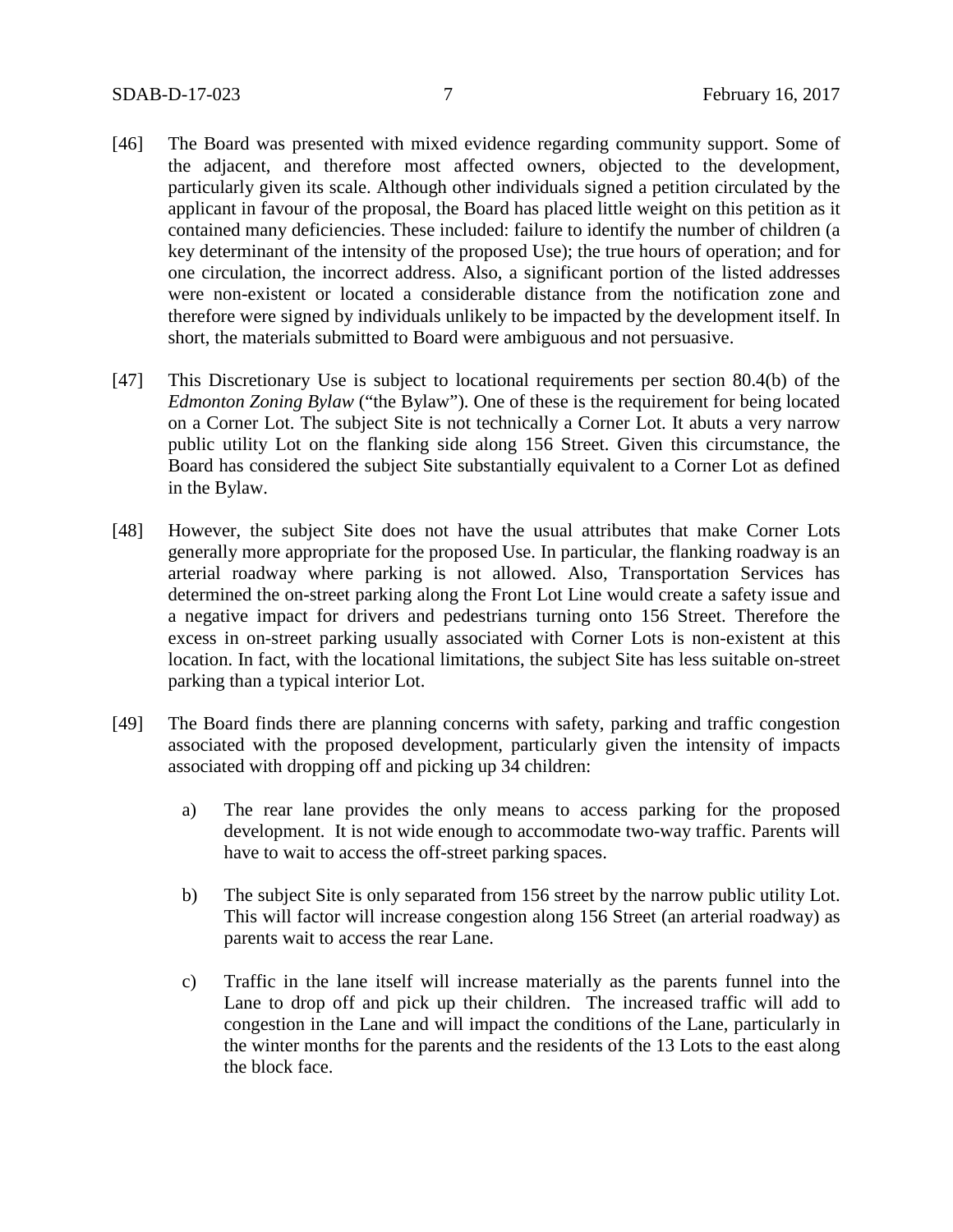- d) These concerns for neighbouring properties and passing traffic along 156 Street are exacerbated by the fact that this development requires three variances to parking, including a reduction in the number of required drop-off spaces, a waiver of the restrictions on tandem parking and a relaxation to the minimum radius required to access staff parking in the on-site detached Garage. Allowing these variances will magnify the traffic impacts. The proposed parking situation and congestion will also pose safety concerns for the children and parents as they come in and out of proposed development.
- [50] The Board noted discrepancies between the refused plans and the submissions of the Appellant during the hearing and is concerned that these newly proposed revisions would have unanticipated impacts on parking, safety and access issues that were not vetted in accordance with the usual process.
- [51] The Board also concurs with the opinion of the Development Officer that the number of children proposed (34 which is almost six times the threshold for the requirement of a Development Permit within an existing Single Detached House) is excessive and would create noise and nuisance impacts for the adjacent neighbour to the east who opposes the development. The rear yard will be occupied by parking and drop off spaces, an outdoor play area and a walkway to the Child Care Services Use. The scale of the development requires that the majority of the rear yard be hard surfaced for vehicles and vehicular access. This in turn pushes the 618 square foot play area immediately adjacent to the Side Lot Line shared with this neighbour.
- [52] For the reasons above, the Board finds that the proposed development would generate an uncharacteristically excessive amount of traffic and associated adverse impacts. Given the limitations of the subject Site and its proximity to an arterial roadway, the Board finds a Child Care Service for 34 children is not reasonably compatible with the surrounding area. Additionally, the required variances to parking and access would unduly interfere with the amenities of the neighbourhood and materially interfere with or affect the use, enjoyment or value of neighbouring parcels of land.

Chinaus

Ms. K. Cherniawsky, Presiding Officer Subdivision and Development Appeal Board

Board Members in Attendance: Ms. A. Lund; Mr. R. Hachigian; Mr. J. Kindrake; Ms. S. LaPerle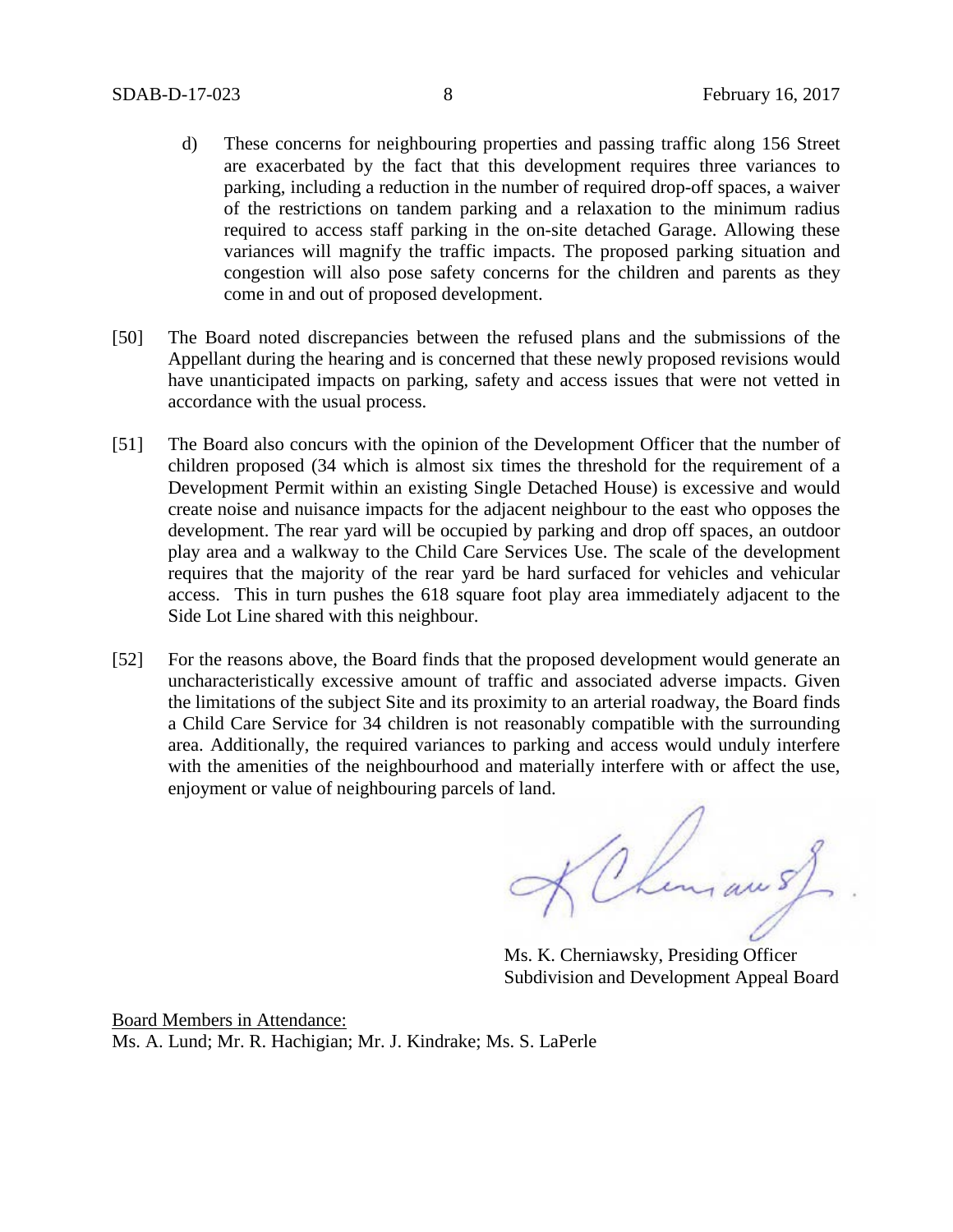## **Important Information for the Applicant/Appellant**

- 1. This decision may be appealed to the Alberta Court of Appeal on a question of law or jurisdiction under section 688 of the *Municipal Government Act*, RSA 2000, c M-26. If the Subdivision and Development Appeal Board is served with notice of an application for leave to appeal its decision, such notice shall operate to suspend the Development Permit.
- 2. When a decision on a Development Permit application has been rendered by the Subdivision and Development Appeal Board, the enforcement of that decision is carried out by the Sustainable Development Department, located on the 5th Floor, 10250 – 101 Street NW, Edmonton.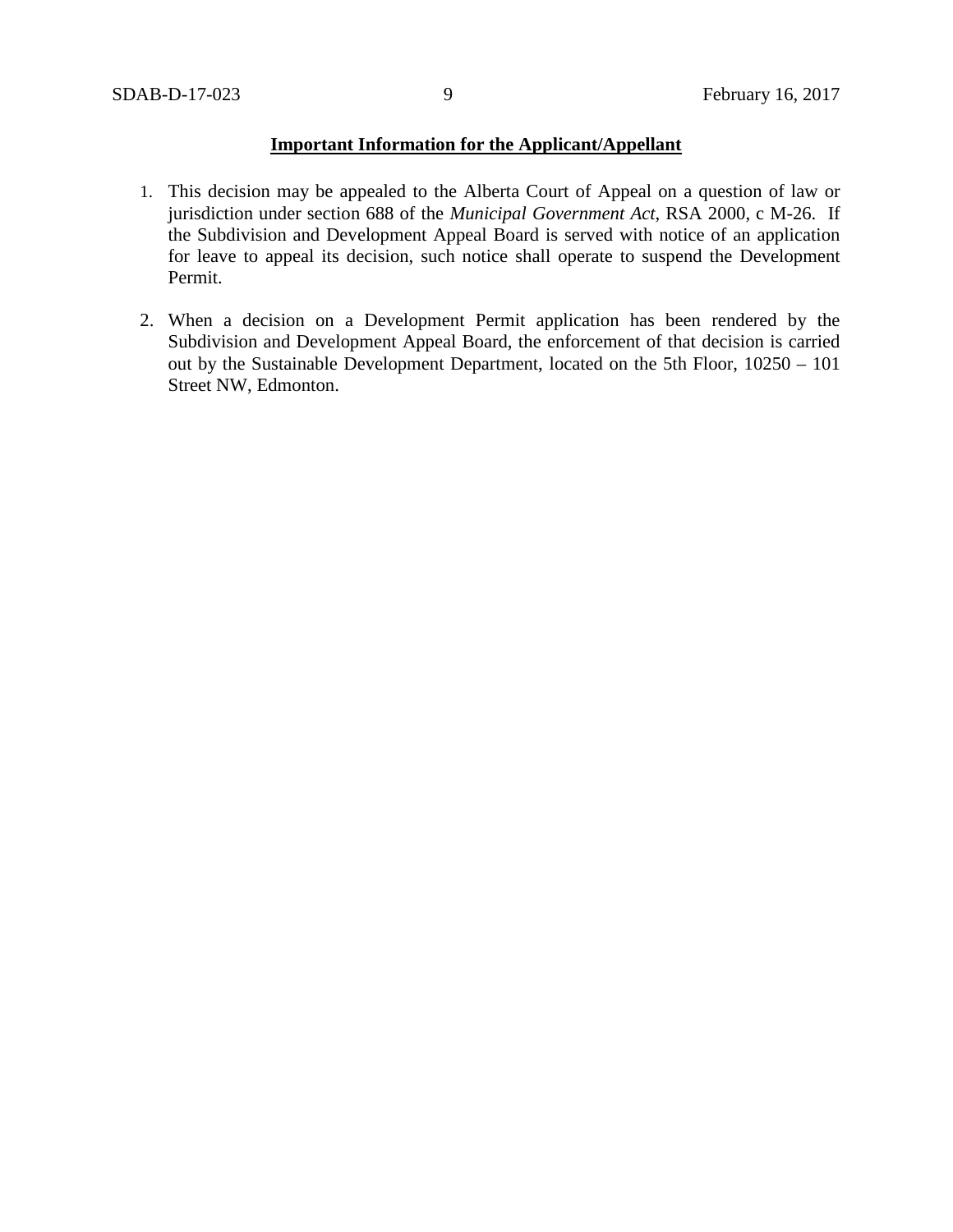

*10019 – 103 Avenue NW Edmonton, AB T5J 0G9 P: 780-496-6079 F: 780-577- 3537 [sdab@edmonton.ca](mailto:sdab@edmonton.ca) edmontonsdab.ca*

Date: February 16, 2017 Project Number: 230994782-002 / 238131880-001 File Number: SDAB-D-17-024 / 025

# **Notice of Decision**

[29] On February 1, 2017, the Subdivision and Development Appeal Board heard two appeals filed on **January 5, 2017 together**. The appeals concerned two Orders dealing with two abutting Lots issued by the Development Authority on December 23, 2016, to:

> **Cease the Use (Non-Accessory Parking), REMOVE all signage associated with the Use (Non-Accessory Parking) from the site and PREVENT the recurrence of the Use (Non-Accessory Parking) by barricading the site to restrict vehicles from accessing the site for the Use (Non-Accessory Parking) on or before January 23, 2017.**

- [30] The first subject property is on Plan B3 Blk 4 Lot 211, located at 10617 105 Street NW. The second subject property is on Plan B3 Blk 4 Lots 209-210, located at 10430 - 106 Avenue NW. The Lots are within the (CB1) Low Intensity Business Zone. The Central McDougall / Queen Mary Park Area Redevelopment Plan applies to the subject properties.
- [31] The following documents were received prior to the hearing and form part of the record:
	- A copy of the Central McDougall / Queen Mary Park Area Redevelopment Plan;
	- A copy of SDAB-D-16-283;
	- A copy of the Order by the Development Authority;
	- The Development Authority's written submissions and attachments;
	- A tabling request by the Appellant;
	- A response from the Development Authority opposed to the tabling request;
	- A submission and on-line response from a property owner in support of the Order; and
	- A letter from the Central McDougall Community League.
- [32] The following exhibits were presented during the hearing and form part of the record:
	- Exhibit A1, A2, A3 Three sets of e-mails, submitted by the Appellant.
	- Exhibit B Leave Application to the Court of Appeal, submitted by the Appellant.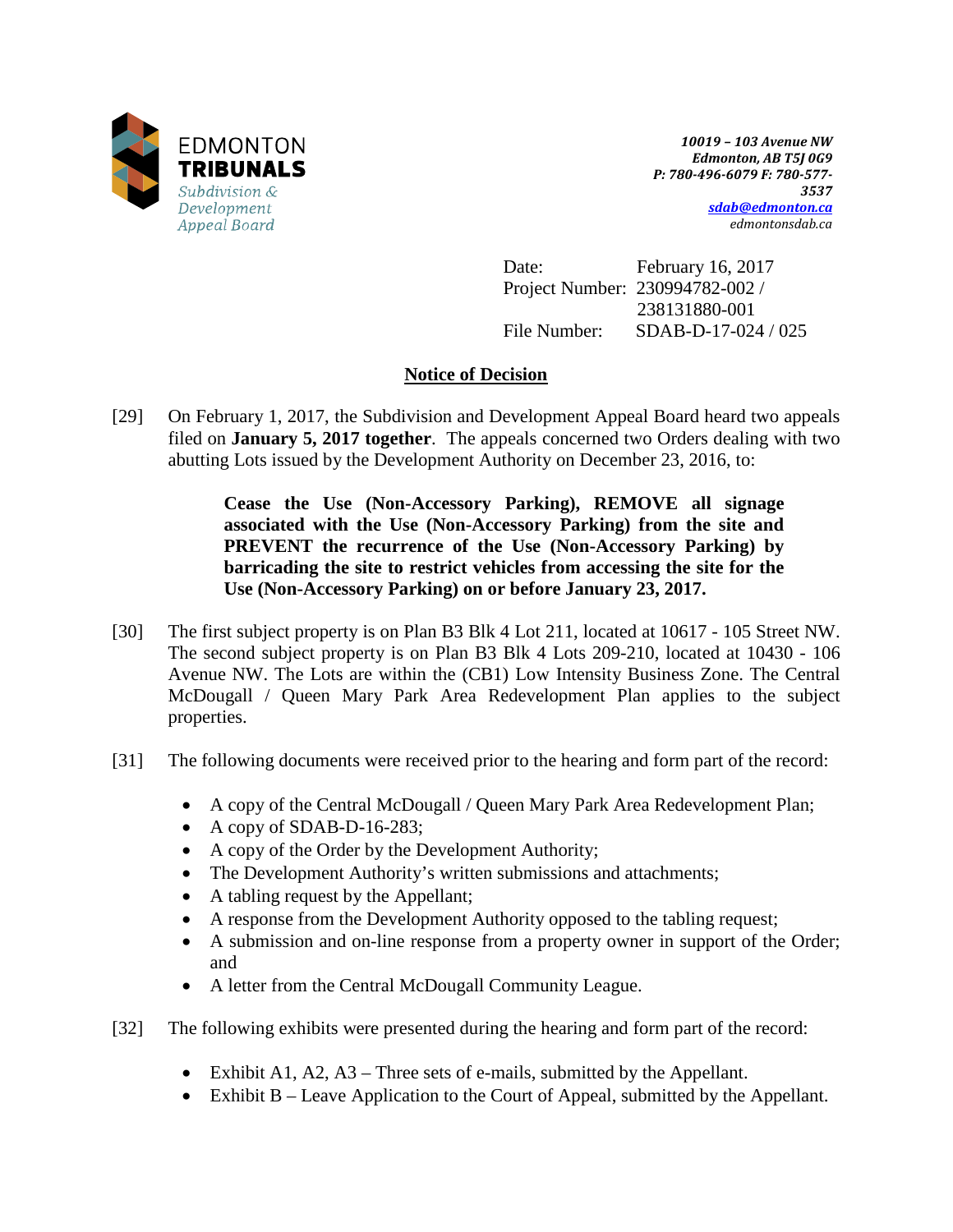- Exhibit C PowerPoint presentation, submitted by Mr. M. Doyle.
- Exhibit D PowerPoint presentation submitted by Ms. Strate.

### **Preliminary Matters**

- [33] At the outset of the appeal hearing, the Presiding Officer confirmed with the parties in attendance that there was no opposition to the composition of the panel.
- [34] The Presiding Officer outlined how the hearing would be conducted, including the order of appearance of parties, and no opposition was noted.
- [35] The appeal was filed on time, in accordance with section 686 of the *Municipal Government Act,* RSA 2000, c M-26.

### **Summary of Hearing**

- *i) Position of the Appellant, Mr. F. Jutt represented by Mr. R. Noce*
- [8] The Appellant is requesting a tabling until after their leave to appeal application regarding a refused Development Permit for the same properties is heard by the Court of Appeal on April 6, 2017.
- [9] On November 9, 2016 Mr. F. Jutt appeared before the SDAB for an appeal on a refused Development Permit application regarding the properties. The decision of the SDAB to deny the appeal was served on the respective parties on November 24, 2016. On December 9, 2016, the Appellant made an application in the Court of Appeal for permission to appeal the SDAB's decision.
- [10] The leave application was originally scheduled to be heard on February 22, 2017. On January 3, 2017, Mr. Noce received an e-mail from Mr. Gunther, City of Edmonton Law Branch, indicating he would be representing the City of Edmonton, but was not available on February 22, 2017.
- [11] After a series of e-mails between Mr. Noce and Mr. Gunther (marked Exhibits A1, A2, A3) the Appellants agreed to a revised leave to appeal date of April 6, 9:30 a.m. That date for the leave to appeal application has been confirmed.
- [12] The Appellants moved with relative speed in securing the original February 22, 2017, date. December 9, 2016, to February 22, 2017, is not really a long time apart considering holiday time, time required for the SDAB to prepare its record and lead time required by both parties to prepare their briefs.
- [13] The Stop Orders were not issued until after the leave to appeal application was filed. The City of Edmonton and all other parties present at the November 9, 2016, hearing were provided notice of the leave to appeal application prior to the Stop Orders being issued.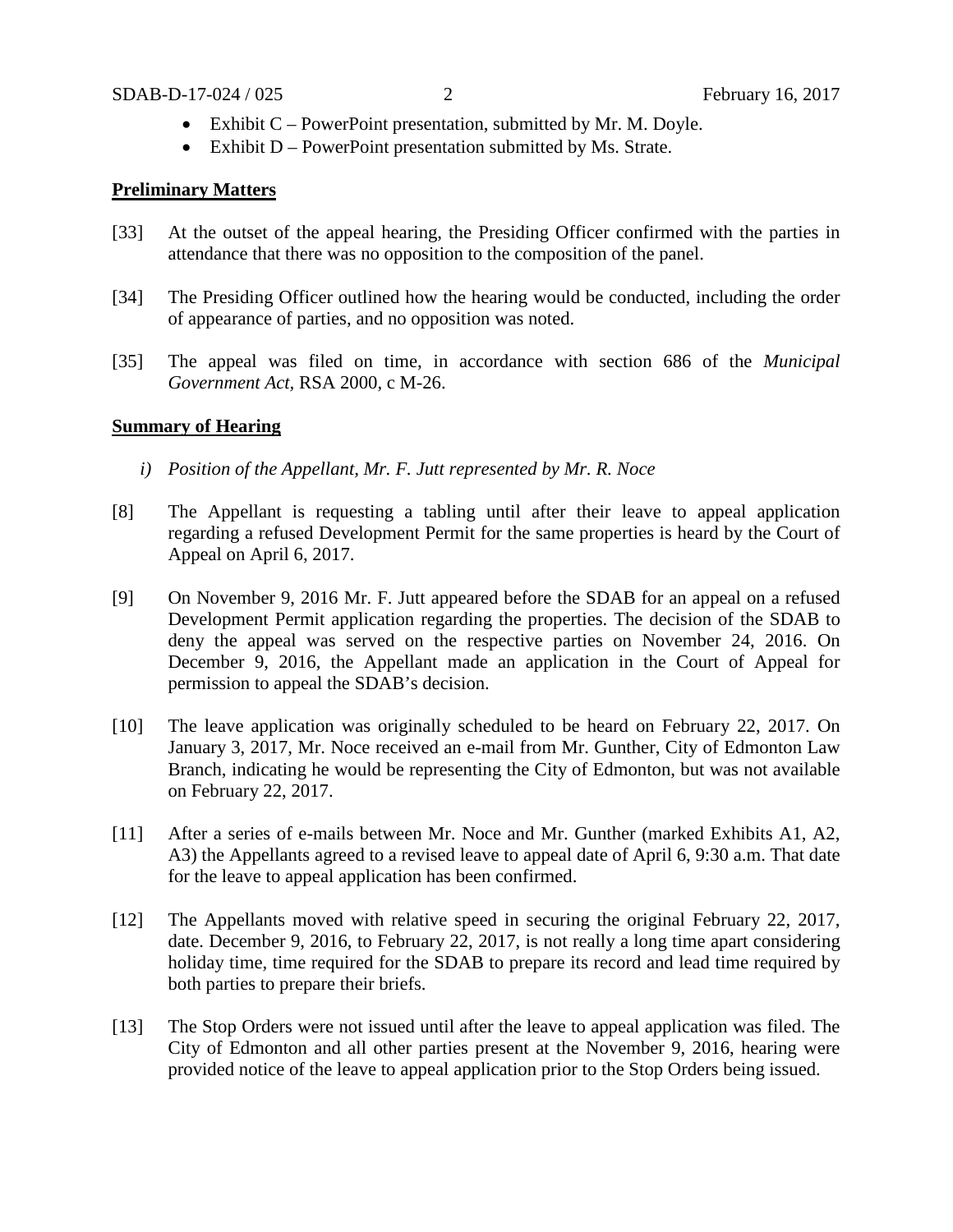- [14] It was the City of Edmonton who requested the postponement to April 6, 2017, not the Appellants.
- [15] The Appellants are seeking an opportunity to be heard before the Court of Appeal which stays the process. If their leave application is not successful then their arguments regarding these Stop Orders would be weakened.
- [16] It is not without precedent that this Board has postponed matters while parties have dealt with other issues and an example regarding a non-accessory parking lot just off of 81 Avenue was provided. The Presiding Officer pointed out that in this example the postponement was requested on consent and prior to any SDAB decision on the Development Permit application.
- [17] The Presiding Officer asked Mr. Noce to clarify whether he proposed to proceed first with a preliminary request for a tabling of the hearing only or whether he was also presenting arguments on the merits of this appeal of the Stop Orders to the Board.
- [18] Mr. Noce's preference is that this hearing is adjourned today. Failing that they are ready to proceed and seek an amendment to the enforcement date. His client has complied with the requirements of the *Municipal Government Act* ("the Act") in regards to an appeal. Mr. Jutt would be prejudiced if he is not given the opportunity to continue operating before being allowed to bring forward argument to the Court of Appeal about why the SDAB got it wrong in November.
- [19] If the Appellants are successful in getting leave and ultimately successful in getting the appeal heard by a panel, they could continue to operate. If the SDAB were to proceed today and determine that the Stop Orders be upheld, then appeal before the Court of Appeal has become moot. They do not want to be prejudiced by the process until the Court of Appeal has made a decision on the leave application.
- [20] Mr. Noce reminded the Board that the April hearing date is the City of Edmonton's doing. If the original date of February 22, 2017, was still in place, he would only be asking for a delay of a matter of weeks.
- [21] Mr. Noce advised that if the Board were to decide to go ahead and hear the merits of the appeal today he would not be concerned if the same panel re-hears this matter. He is agreeable to presenting arguments for both the adjournment and postponement of the enforcement date in the Stop Orders contemporaneously in his main submission**.**

The Presiding Officer asked the other parties to speak to whether the adjournment request should be addressed first as a preliminary matter and then, depending on the Board's determination, the arguments with respect to the varying the Stop Orders would be heard; or, whether all arguments about postponement should be heard contemporaneously.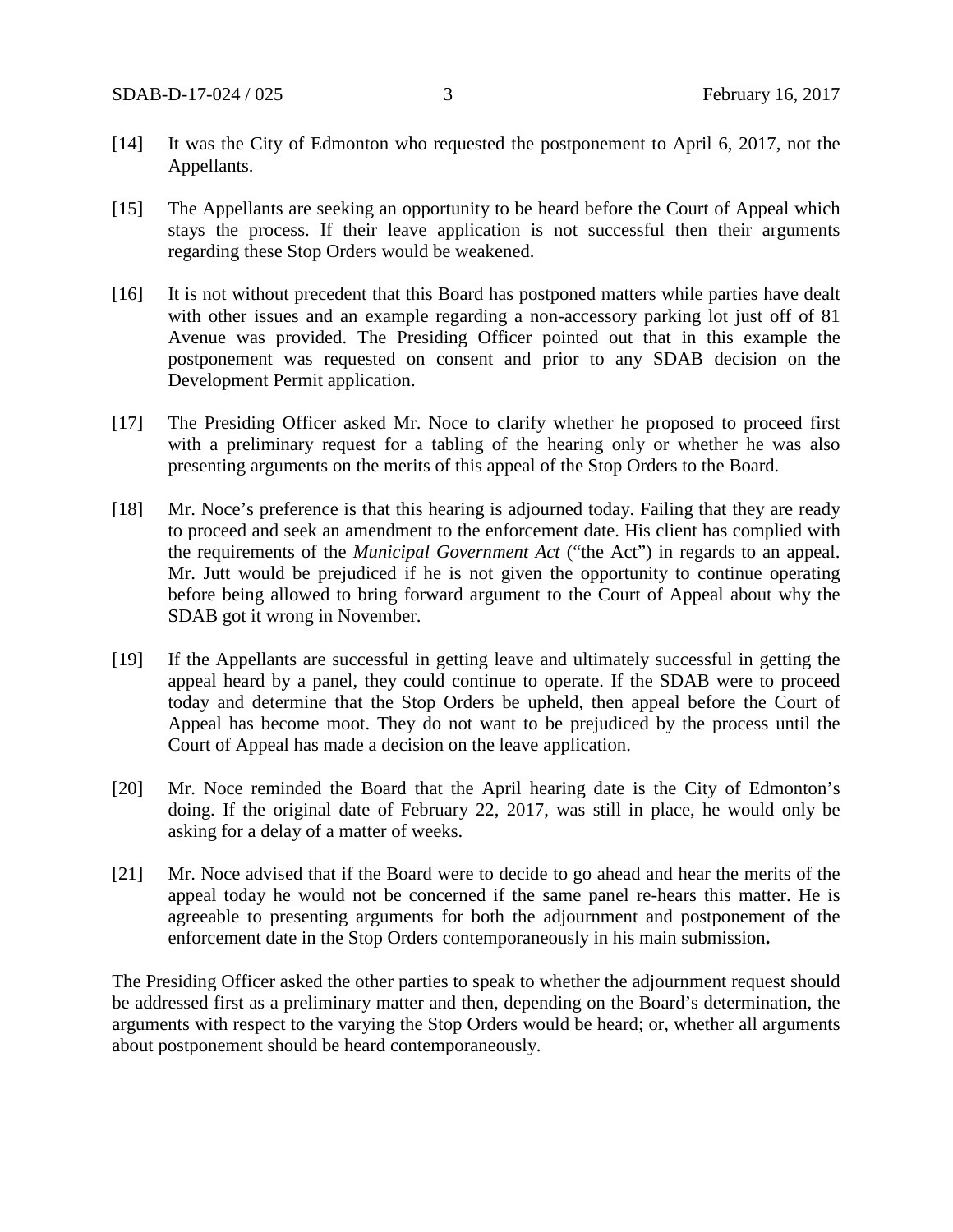- *ii) Position of the Respondent, City of Edmonton Sustainable Development*
- [22] Ms. T. Boutine, City of Edmonton Law Branch spoke to the procedure concerning the postponement requests. She was accompanied by Mr. M. Doyle, City of Edmonton Development Compliance.
- [23] The arguments regarding a postponement and those dealing with the appeal of the Stop Orders should be made separately as they are very different considerations.
- [24] They would like to speak only to the postponement and then would speak to the merits depending on the Board's decision.
	- *iii) Position of Ms. K. Uhl, Adjacent Property Owner.*
- [25] Ms. Uhl agrees with the City and feels the Board should address whether or not there will be an adjournment first.
- [26] She has taken time off to be here and if the hearing will be adjourned she would rather know that and move on with her day.
	- *iv) Position of Mr. W. Champion, representing Central McDougall Community League*
- [27] The Board should hear the adjournment issue first.
- [28] If the Court of Appeal were to deny the leave application this matter is done with.
	- *v) Position of Ms. D. Strate, Adjacent Property Owner.*
- [29] She is in full agreement with the City and the Board should be dealing with the adjournment date as the sole item today.

After a short recess the Presiding Officer explained to the parties in attendance that all arguments with respect to postponement either by adjournment or by variance to the Stop Orders would be heard contemporaneously.

- *vi) Position of the Appellant, Mr. F. Jutt represented by Mr. R. Noce*
- [30] Mr. Noce is the lawyer for Jutt Management Inc. His client appeared before the SDAB back in November without counsel and the SDAB denied his appeal. Mr. Noce was then retained as legal counsel and filed for permission to appeal on December 9, 2017 (prior to the Stop Orders being issued). All parties present at the November hearing were notified.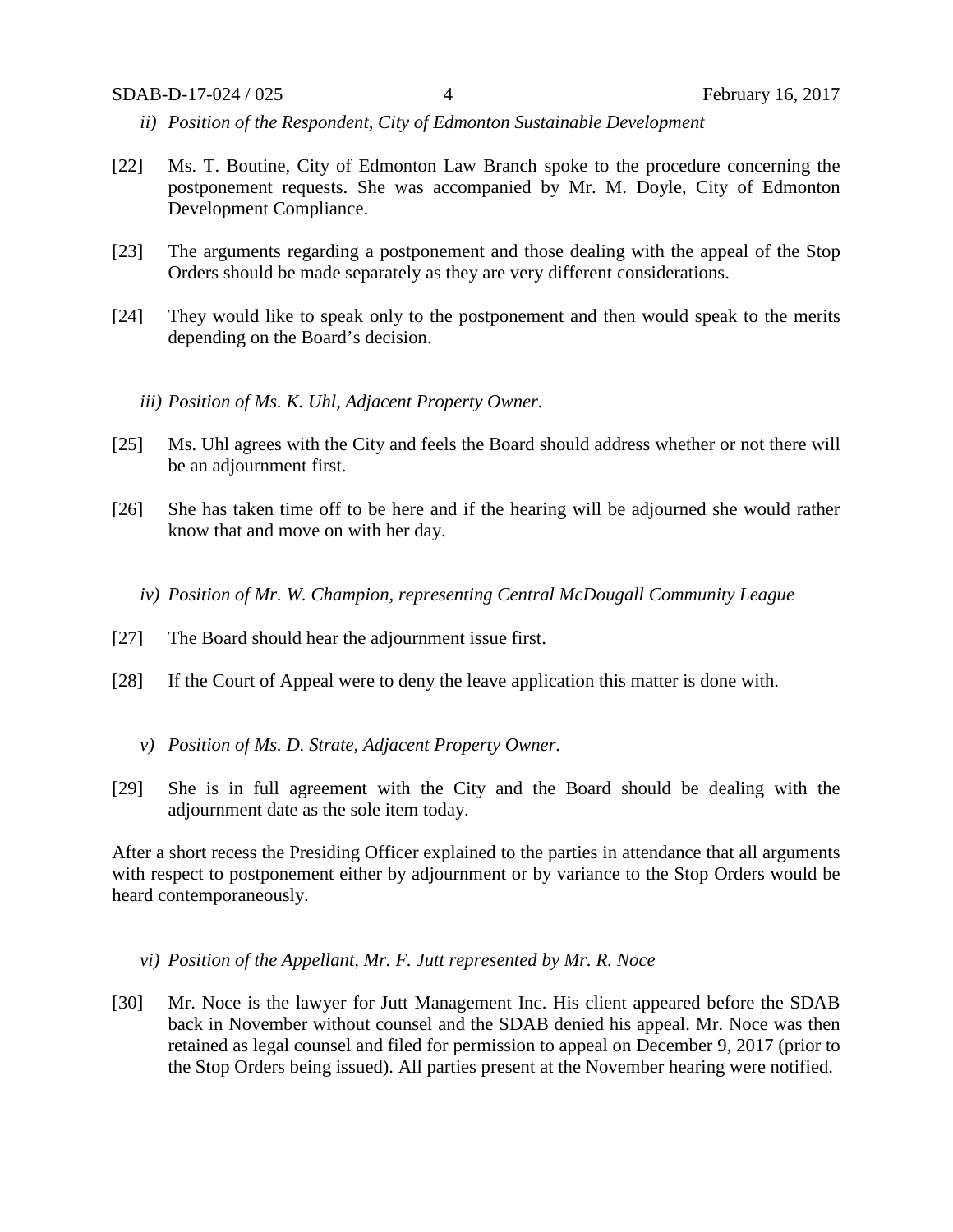- [31] The original date set for the leave application was February 22, 2017. Subsequently the City of Edmonton Law Branch asked for a postponement and his Client gave approval to find a new date. The most convenient date for the City of Edmonton was April 6, 2017, and the Appellants consented to this date.
- [32] When the leave application was filed Mr. Noce and the Appellant had no knowledge of any Stop Order. The original date of February 22 worked well with Mr. Noce's calendar, holidays, and ensured all parties had ample time to prepare their documents. There was no attempt on the part of the Appellant to circumvent or impede the Stop Order because none had been issued.
- [33] The postponement would ensure the status quo remains and his client is not prejudiced because his client feels there are legitimate issues for the Court of Appeal to consider.
- [34] If the leave request is successful his Client will continue to move forward with the appeal to get it before a panel as quickly as possible. If they are not successful their position would be weakened regarding the Stop Orders.
- [35] His stated arguments apply to both the request for an adjournment of this hearing and to the alternative request that the SDAB delay the enforcement date in the Stop Orders.
- [36] In the event that the SDAB does not grant the adjournment, but decides instead to vary the enforcement date, his client would be willing to have additional conditions placed on him to balance the interests of the Appellant and the Respondents until the Court of Appeal renders its decision. Some suggested conditions were to direct the Appellant to:
	- (a) Hire security (1-2 security guards) on the dates the parking lot is used to minimize the impact to the community.
	- (b) Provide barriers to minimize lighting effects on other buildings.
	- (c) Provide staff to assist with traffic control.
- [37] Mr. Noce confirmed the parking is being used by people attending events at Rogers Place. The amount of traffic generated varies depending on the event. An Oil Kings game has a smaller audience than some of the other events. The impact of traffic movement to the neighbourhood is really for a short window of time – one hour prior to an event and again for one hour after an event.
- [38] There has always been activity on this Site. There was previously an old home as well as a car lot located here.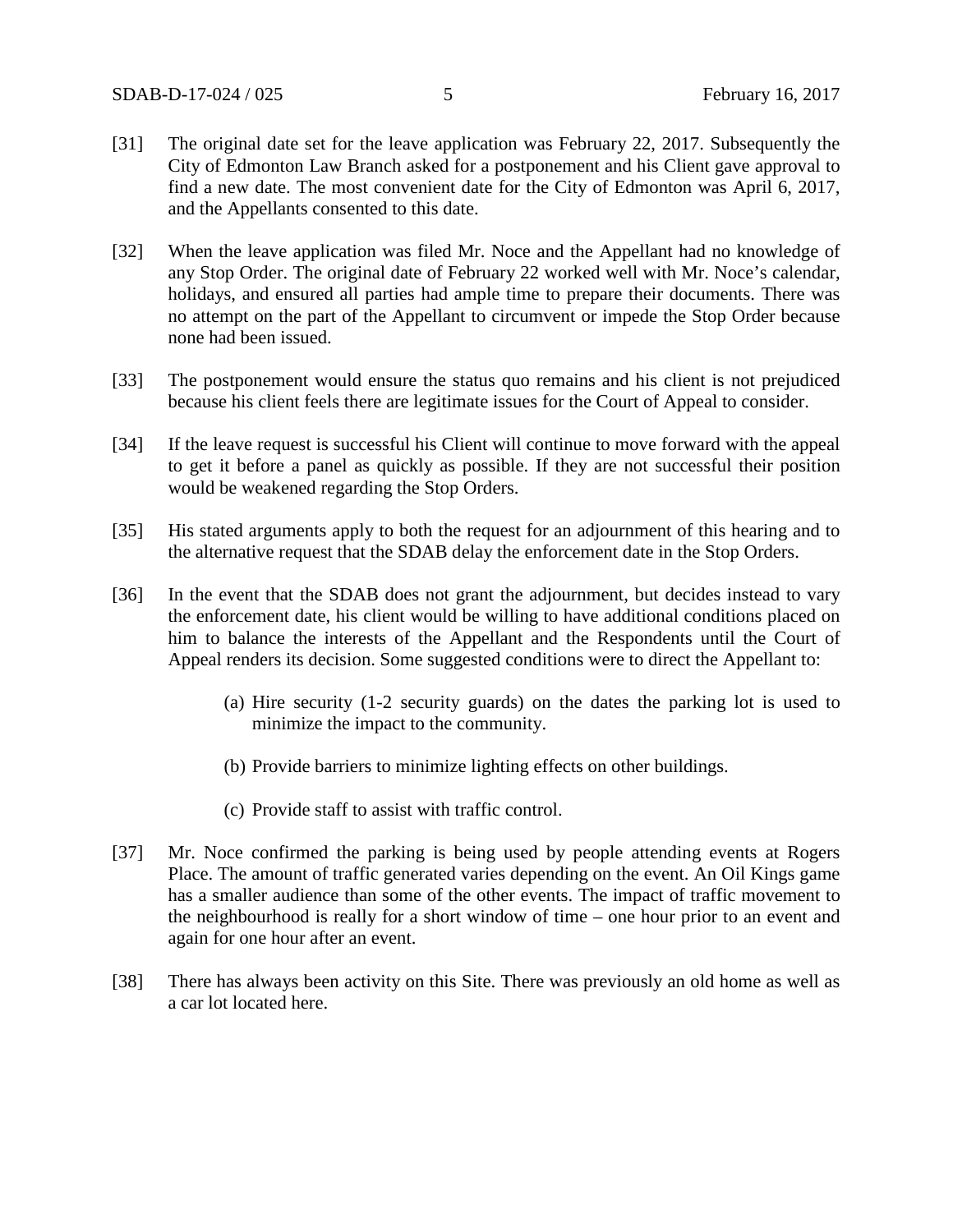- [39] It would be cleanest to grant the request for an adjournment which would recognize that his client has moved quickly with his leave request and picked the earliest possible date. They agreed to the City's postponement request rather than forcing the City to request the court for a postponement (although he conceded most courts would consent to a first request for a postponement).
- [40] The other aspect to consider is the real prejudice to his client. If his client is ultimately successful before the Court of Appeal, he will have lost the opportunity for income from the operation of the parking lots and the loss is not recoverable. There are 15 or 16 remaining home games between now and April 6.
- [41] If the SDAB wants to be seized of this matter, they can add conditions to the Stop Orders pertaining to barriers and landscaping to minimize impacts per section 687 of the Act.
- [42] The reality is without a postponement, seized or not, his client is prejudiced and the appeal is rendered moot. Through either an adjournment or a variance to the enforcement date he is just trying to find a balance allowing his client to operate and respecting the neighbours.
- [43] Mr. Noce conceded that his client never really had a valid Development Permit prior to operating. He applied for one but it was denied.
- [44] Mr. Noce does not know if Mr. Gunther was aware of the Stop Orders on January 3, 2017 at the time he made his postponement request. They were never mentioned when they were negotiating for a new date.
- [45] Asked how loss of income can be an issue if there never was a legal right to the income, Mr. Noce explained that he is looking at prejudice in a broader sense than the legal sense.
- [46] Mr. Noce read Items 8 to 13 from page 3 of the Leave to Appeal Notice to describe the basis of their appeal (Marked Exhibit B). The grounds will be further fleshed out in their brief.
- [47] Commercial operation of the two parcels of land as parking lots began near the beginning of October, 2016, at the time of the first Oiler's game. The parking lots have been used continuously since then only for Rogers Place events and not on a daily basis.
- [48] The house was already removed from the property when Jutt Management took possession on May 1, 2016, and they had no knowledge of it being there. It was not shown on the Real Property Report and the City tax assessment showed vacant land. The applicant demolished the building associated with the car dealership in July or August.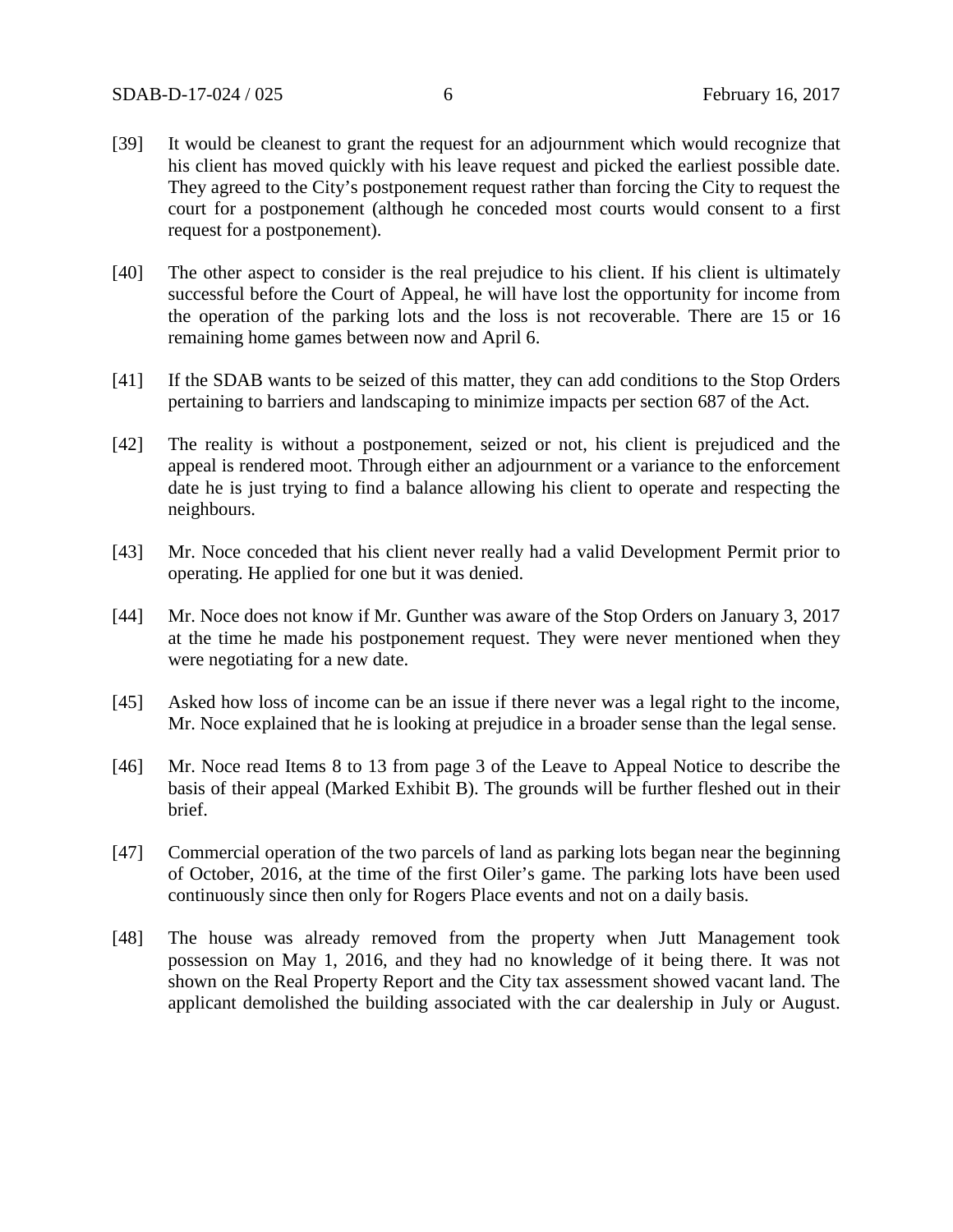- [49] The date of the Development Permit application was July 29, 2016, and the refusal date was October 7, 2016. Mr. Jutt had numerous conversations with the City prior to taking possession of the property in May. He thought the main issue for refusal was that the lots were gravel. He therefore spent \$70,000 in July or August of 2016 to asphalt the properties. There were also some entrance and exit issues as the City wanted only the alley to be used and a minor landscaping variance was requested.
- [50] The Use is a Discretionary one, but the refusal was based on setbacks, landscaping and the fact that not enough buffer was provided between the subject property and the neighbours. It is important to keep in mind that the Use was not offensive to the Development Officer. The Development Officer didn't deny the application on a Discretionary Use basis, but the SDAB did.
- [51] The Board asked for elaboration on how the request to postpone will maintain the status quo for a development that never received a permit and has been operating since October 6, 2016. Mr. Noce feels his Appellant can still continue with the development with the acknowledgment that this continuation is at the sole risk of the developer, although he agrees that there is no permit in place. If a postponement is granted, the SDAB will not engage with these issues. If the Appellant is not successful in getting a leave application, the appeal regarding the Stop Orders may be withdrawn.
- [52] Other than using the land for parking on event days, all other development with regards to turning this into a full daily parking lot has been completely stopped. No parking meters are being installed, lines are not being painted and there is no mural or billboard.
- [53] The lots are currently dark because they are waiting for Epcor to install the meter. They have lights and high definition cameras ready to go. They have spoken to a few security companies and are working to maintain the Site to ensure it is kept clean.
- [54] The Appellant is willing to have two security personnel on site at least one hour prior to any event at Rogers Place until one hour after an event to maintain the safety and security of the Site. He is willing to work with the adjacent property owners to develop any interim measures to separate or minimize the impact of the development. The Appellant is willing to take all reasonable steps to work with the City of Edmonton to comply with Development Officer's requirements.
- [55] A condition regarding specific hours of parking would be difficult, but he has no problem with a clause linking to events at Rogers Place such as from two hours prior to an event until 6 a.m. the following morning. They do not want someone drinking and driving after an event.
	- *vii) Position of the Respondent, City of Edmonton Sustainable Development, Ms. T. Boutine, Mr. M. Doyle, Mr. J. Young, Mr. T. Courtoreille, and Mr. J. Lazaruk*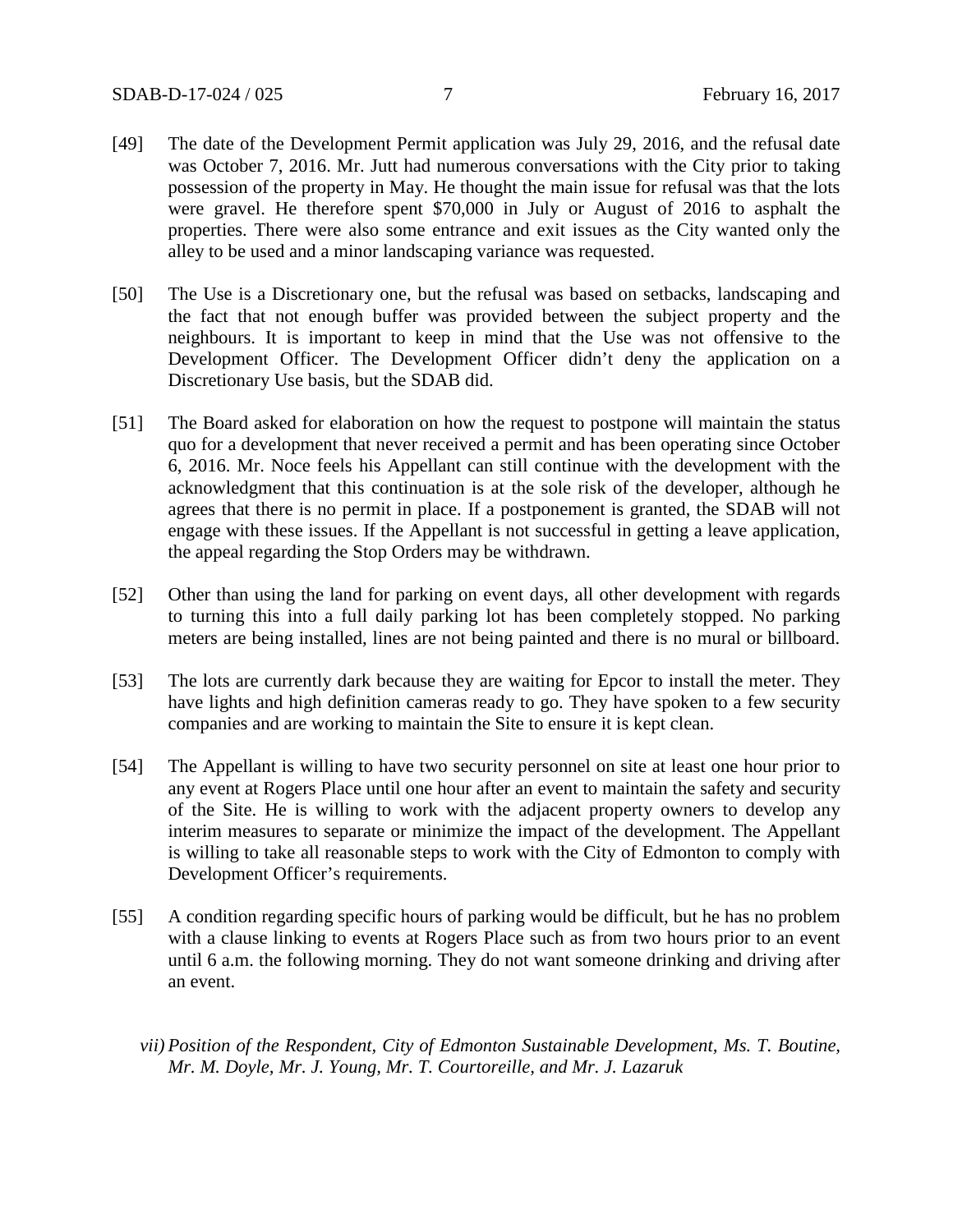[56] Ms. Boutine, City of Edmonton Law Branch, asked for clarification of the time lines regarding the Postponement Request.

Mr. Noce confirmed the appeal could be rescheduled within a week after the leave application is to be heard and suggested postponement to April 12 or April 19, 2017 which are regular meeting days of the Board.

- [57] M. Doyle, City of Edmonton Development & Zoning Services introduced a PowerPoint presentation, ("Exhibit C") to summarize the 100 page document submitted prior to the hearing and provide some site history and review the relevant legislation that led up to the Stop Orders being issued.
- [58] A map was presented showing the location of the subject property and the immediately surrounding area as well as the laneway abutting the properties to the east. The subject land falls under the Central McDougall / Queen Mary Mark ARP and is zoned CB1 Low Intensity Business Zone. This zone allows for low intensity commercial and services Uses and should be sensitive to the bordering residential Use. The current Non-accessory Parking Use is Discretionary and is existing without permits.
- [59] The last valid Development Permit was issued on January 31, 2003, to operate an Automotive and Recreational Vehicle Sales / Rentals business. A permit to demolish the existing Single Detached House on the Site was issued on July 24, 2013.
- [60] On July 29, 2016, the Appellant applied to demolish the existing Automotive and Recreational Vehicle Sales/Rentals building and change the Use of the Site to Nonaccessory Parking. This application was refused on October 7, 2016, and the decision was subsequently appealed to the SDAB which upheld the refusal on November 24, 2016. The building was demolished and the Site was paved over between August and September, 2016, without any permits.
- [61] Development Compliance received 8 complaints relating to the land use at the subject Site between August 2, 2016, and December 13, 2016. The most recent complaints occurred after the Stop Orders were issued. The subject of the complaints concerned visible and audible issues related to the Non-accessory Parking Use and that parking was occurring on weekends and after traditional business hours.
- [62] Municipal enforcement officers have issued 16 penalty tickets for operating a development without a permit and 4 penalty tickets for operating without a valid business licence. The officers informed the Appellant that the Use was illegal when they observed him on site directing traffic on event nights. Several photos of the illegal parking activity were shown taken on October 18, October 30, November 29, December 11, and December 17, 2016. The pictures also showed Panda Parking advertising being displayed on the Site as well as parking signs directed at monthly permit holders.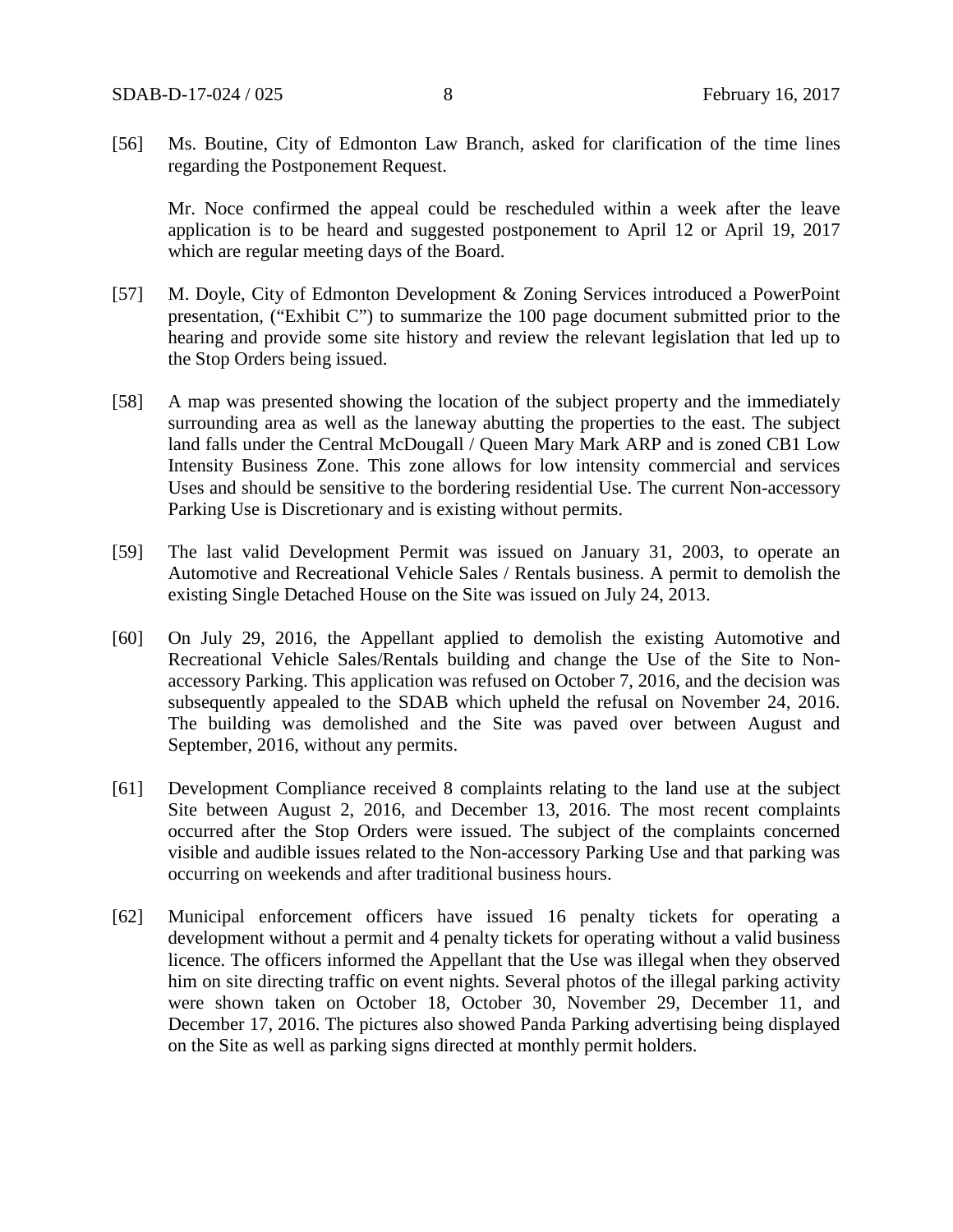- [63] The Development Compliance Department became involved a little after September, 2016, and conducted an inspection on November 30, 2016. They found signage on the Site advertising parking, but there were no vehicles on the Site on that date.
- [64] A Municipal Government Act section 645 Stop Order was issued on December 1, 2016, with a compliance date of December 22, 2016. A site visit on December 22, 2016, showed a sole vehicle parked on the north property line and the monthly parking signs for permit holders were still on the Site.
- [65] The Stop Order issued on December 1, 2016, was subsequently rescinded and two replacement orders were issued. A separate Order was issued for each titled lot. The earlier order was not worded broadly enough to stop the Use. Verbiage was added to the new Stop Orders requiring the owner to barricade the Sites to prevent the parking Use from continually reoccurring. The compliance date on the new Orders was changed to January 23, 2017. These two Orders are the subject of today's appeal.
- [66] The CB1 Low Intensity Business Zone requires that developments be sensitive in scale with existing developments, in this case Apartment Housing. Non-accessory Parking is a Discretionary Use in this zone and is primarily intended for the use of employees or clients of developments within the area.
- [67] Google views from the PowerPoint presentation were shown to illustrate the negative visual impacts created by removing the mature trees and landscaping and paving over the entire parcel of land.
- [68] It is the opinion of Development Authority that this development is not meeting the intent of the *Edmonton Zoning Bylaw*. The complaints received demonstrate that allowing the continued Use is resulting in negative effects on the surrounding property owners. The Appellant was unsuccessful in getting a Development Permit, was denied on appeal and continues to operate without regard to regulations.
- [69] Given that this is a Discretionary Use, Mr. Doyle was asked if the development complied with all development regulations would it be compatible. He explained the Development Officer who refused the application did so because the current state of the property is not compatible with surrounding area and also because of traffic intensity given Transportation Services' recommendation that forced traffic to enter and exit the parking lots through the Lane.
- [70] The Stop Orders were issued to address the illegal use that continues to occur at the Site. Although tickets were issued they did not have any impact and the Appellant continues to operate illegally. Tickets are a preliminary step prior to the issuance of stop orders. Municipal Enforcement is not part of Development Compliance. Each department has its own mandate and each enforce on a case by case basis, based on the severity of impacts and circumstances occurring on the Site at the time.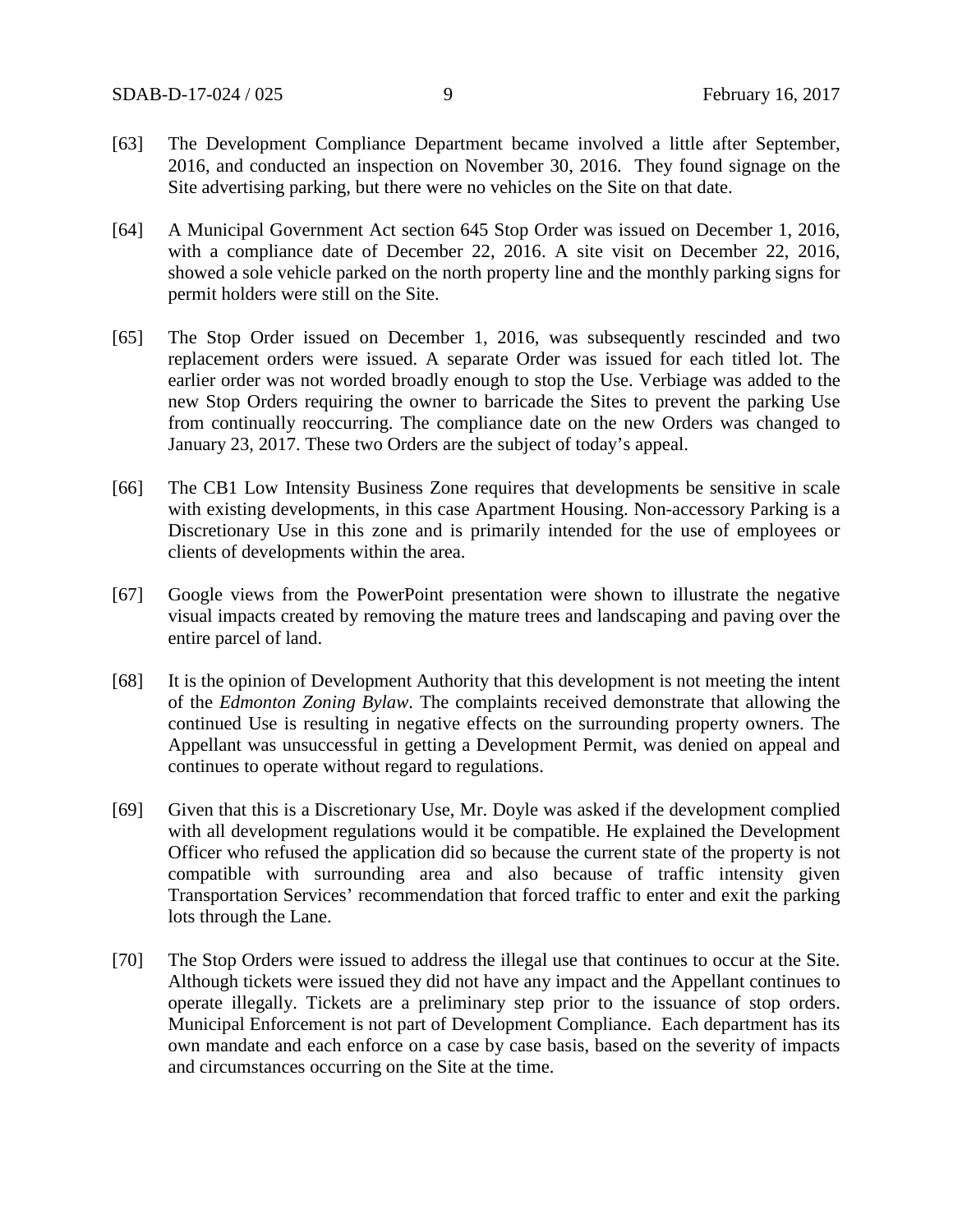- [71] Names attached to complaints are confidential, but the eight complaints previously mentioned did come from more than one person and consisted of both internal and external complaints.
- [72] Besides noise and visual impacts, concerns brought forward related to lack of landscaping, disparaging activity, and the types of people being attracted to the Site resulting in safety concerns of people gaining entry to their own dwellings.
- [73] The Appellants stated there is no way to prevent people from parking illegally, but the two Stop Orders require that barricades be erected.
- [74] Ms. Boutine is responsible for representing the City regarding these Stop Order appeals. Mr. Gunther is acting regarding the appeal of the Development Permit. These are independent appeals. Ms. Boutine is not aware if Mr. Gunther was aware of the Stop Orders at the time he made his postponement request of Mr. Noce.
- [75] The chronology of events is important. The applicant filed the Leave to Appeal application and set February 22, 2017, as the return date. The replacement Stop Orders were issued on December 23, 2017. In early January, the applicant consented to the postponement request of Mr. Gunther. If any prejudice existed to the Appellant that would have been the best time to raise it.
- [76] The Development Officer's first reason on the refused Development Permit stated that "Non-Accessory Parking is a Discretionary Use. In the opinion of the development officer, a non-accessory parking lot is not a suitable use adjacent to existing apartment housing. The subject site is located in an area that is designated medium-rise apartments." The landscaping deficiency was another reason for refusal. Cumulatively all items listed contributed to the refusal.
- [77] The City does not have a policy that no Stop Order will be issued if a Development Permit is refused and then appealed. In this case a Development Permit was never issued. There is no reason not to comply until the appeal is heard.
- [78] Mr. J. Young, representing Development Compliance for the City of Edmonton, stated that Bylaw Enforcement would still issue a Stop Order for the subject Lots even if a permit had been issued by the Board and then appealed by another party.
- [79] If there was an on-going re-zoning application or some sort of direction from City Council, there might some circumstances to suspend enforcing a decision.
- [80] He is not aware of any discussions between Mr. Gunther and Mr. Noce or whether or not Mr. Noce was lulled into an agreement.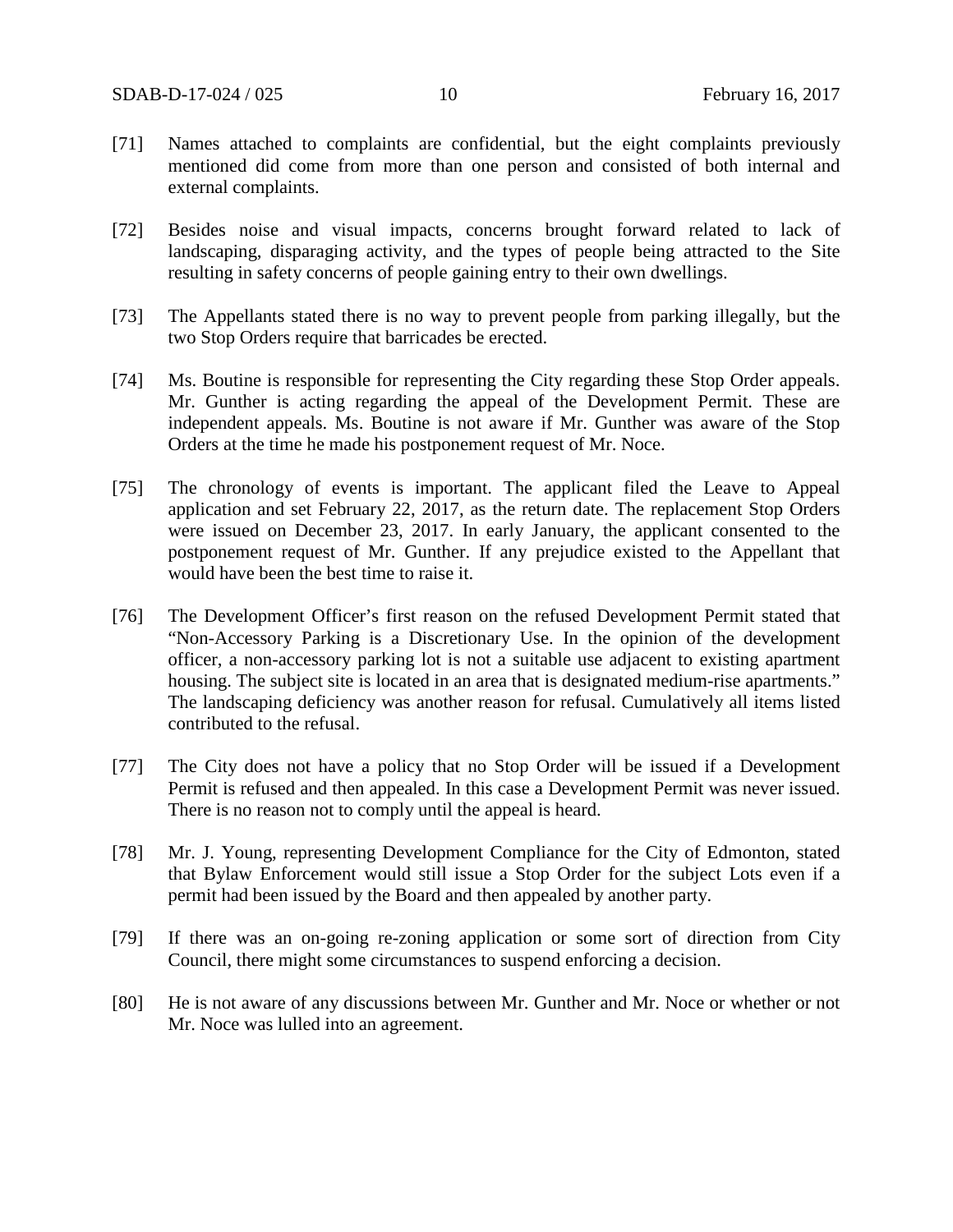- [81] Mr. Doyle indicated that he is not speaking to the original decision of the Development Officer. He is just enforcing the decision of the Board as there is no Development Permit for the ongoing Use. The proper development process was not followed.
- [82] He confirmed that the last valid Development Permit for the Corner Site was for an Automotive Sales Use and that business licence was cancelled.
- [83] With respect to conditions possibly being placed on the Stop Order, he assumed conditions like Landscaping were already discussed at the previous Development Appeal hearing.
- [84] Mr. Courtoreille, (Coordinator for General Enforcement for the City), and Mr. Lazaruk, (Complaints and Investigations) referenced the report that he submitted prior to the hearing.
- [85] During the construction of Rogers Place, the City created a development strategy to handle important chronic or recurring issues in the surrounding communities. One core issue was the likelihood of illegal Non-accessory Parking.
- [86] Based on their prior experiences with non-accessory surface parking lots around Rexall Place and Commonwealth Stadium, they created a proactive approach focusing on one hundred and thirty locations to ensure that non-approved developments would not affect the value and enjoyment of neighbouring properties.
- [87] Between September and December of 2016, their team focused on educating people to apply for permits and rezoning when they investigated development and business infractions. Over 18 shifts 23 tickets were issued, the bulk of which went to a few chronic offenders including the Appellant.
- [88] Minimal investment is required to allow illegal parking to take place on the subject Lots and the revenue is easy and fast.
- [89] During Rogers Place events, two Bylaw Enforcement Officers patrol the surrounding neighbourhood. With respect to the subject Lots, vehicles begin to arrive at around 5:00pm to 5:30pm and then things become busy at around 6:00pm to 6:45pm. By 6:45pm there are upwards of 60 vehicles and during these times residents arriving home after work have to deal with the increased traffic.
- [90] There has been an attendant present to direct traffic into the parking lots. They have had amicable conversations with the attendant who advised them that he was unaware there was no permit for the parking lots and he was just doing his job and then continued to do his job.
- [91] They provided the following responses to questions from the Board: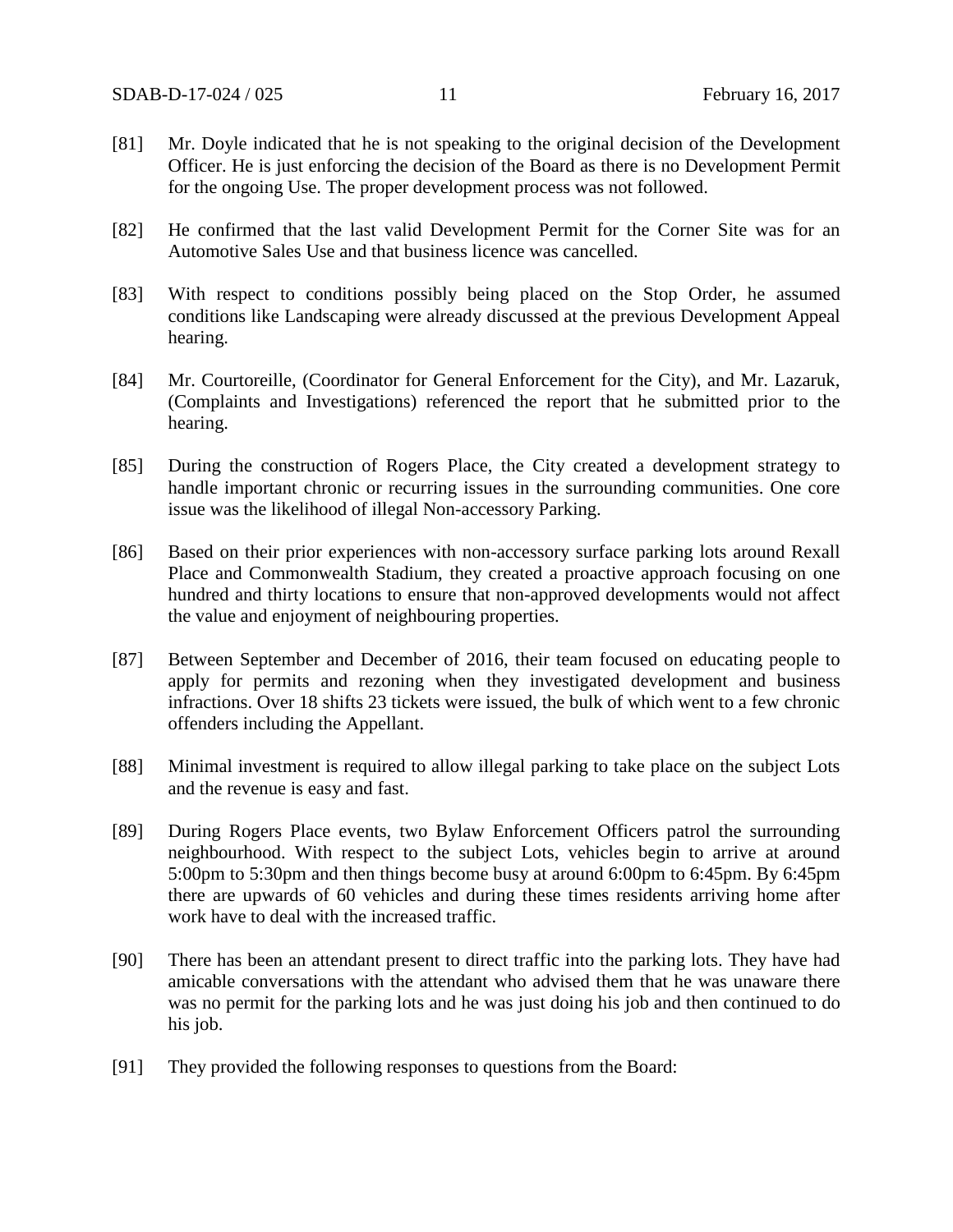- a) Although the Panda Parking advertisement states that parking is available 24/7, they cannot speculate about whether the lots are used for parking during the day as they only inspect the Site in the evening during Rogers Place events.
- b) If property owners are not willing to engage in the development or rezoning process, they will enforce the stop orders. In this case, the illegal business causes a nuisance to the adjacent multi-family residential complex and the tickets issued to the property owner have not deterred the business from continuing to operate, therefore a section 645 Stop Order was issued. Compliance is their ultimate goal.
- c) They clarified that the previous tickets issued were for the illegal parking Use (lack of development permit and lack of business licence) and not issues such as noise and garbage.
- d) They have received complaints about noise, the conduct of people, and after hours issues, however the Edmonton Police Service dealt with those issues. Their shifts end at 8:00 pm.

### *viii) Position of Ms. T. Boutine, Law Branch, City of Edmonton*

- [92] Ms. Boutine stated that the Stop Order process is independent from the Court of Appeal leave application process.
- [93] The development aspects that have been brought up at this hearing have already been discussed at the previous development appeal hearing and this appeal is dealing with the two Stop Orders.
- [94] The Board has received evidence that the Appellant is operating a Non-accessory Parking Use on the Lots illegally because there is no Development Permit or Business Licence.
- [95] The City does not consent to an adjournment of the Stop Order nor to the conditions proposed by Mr. Noce – not to February 22, 2017 not to a date in April, 2017. The City does not consent to allowing for the continuation of an illegal Use on the Site to any date.
- [96] It is important to highlight that even if the matter is tabled, the business is still operating illegally, notwithstanding the issuance of several tickets.
- [97] An adjournment with the imposition of conditions would not prevent the Appellant from continuing to operate his business which has directly affected the adjacent neighbours. The Board should consider the prejudice to the neighbours if the Appellant continues the Use in the interim.
- [98] With respect to Mr. Noce stating a prejudice to his client, she understands that the Appellant is entitled to a Court of Appeal leave application and a legal right to this appeal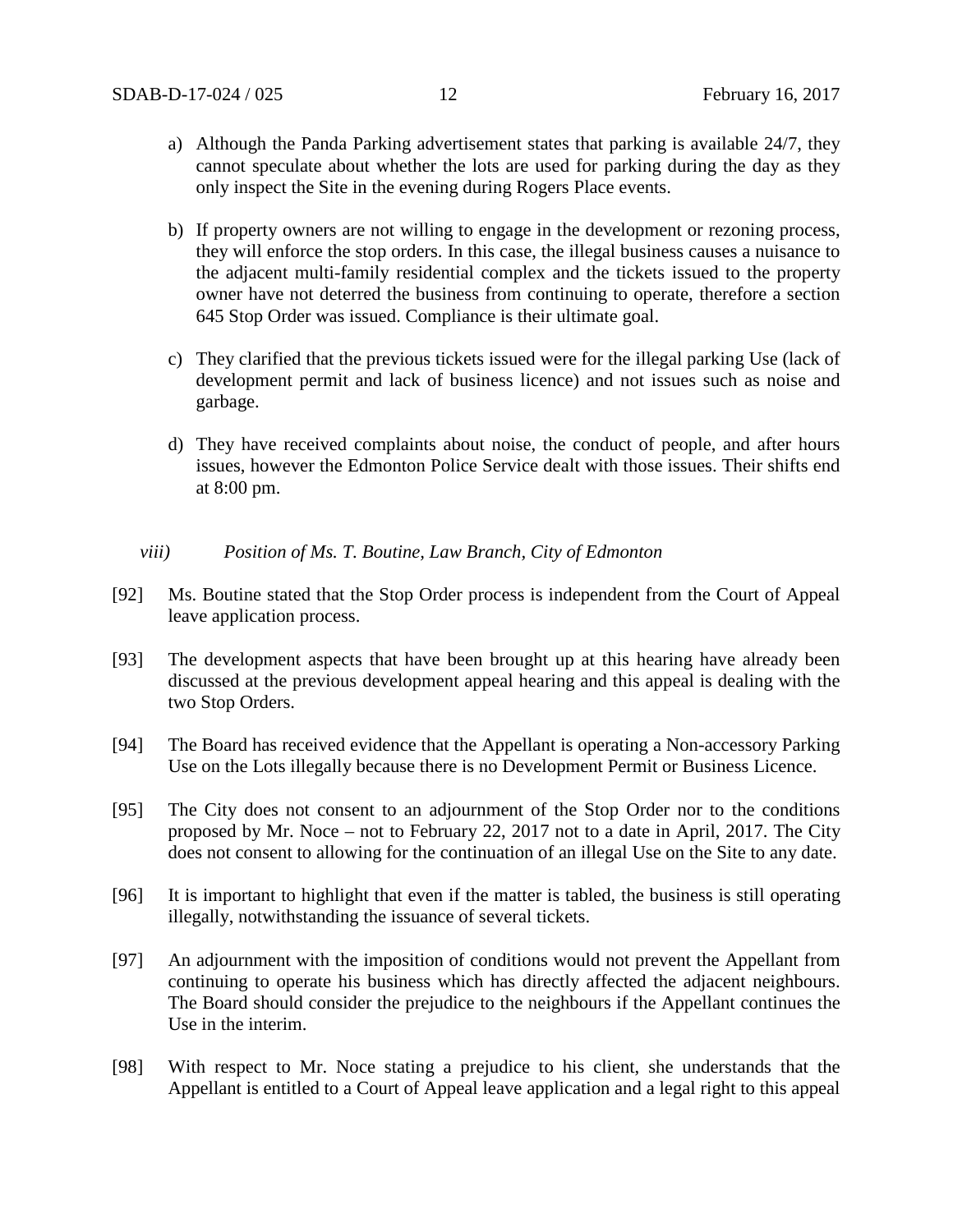process. But in the meantime, the Appellant is "bulldozing" all of the other legal processes and he was doing it even before he applied for a Development Permit.

- [99] The Appellant has brought up installing lighting for security; however he would need an electrical permit to meet that condition.
- [100] If the Board places conditions on the Stop Orders such as installing murals and landscaping, the Appellant is doing through the back door, what he was not allowed to do through the front door. The proposed conditions would add to the illegal use of the properties and allow continued development of a Non-accessory Parking Use. If the Board adds conditions on trees and landscaping to the Stop Order, it is "bootstrapping" the Appellant's appeal for the Court of Appeal leave application.
- [101] This development has always been illegal and this Stop Order appeal hearing is the not the forum for development conditions.
- [102] The City disagrees with the Appellant's position that there is a prejudice because in this case the financial loss flows from an illegal Use. The prejudice to the other property owners and tenants who are using their property legally should be considered.
- [103] An illegal Use should not be allowed to continue at the expense of those using their properties legally.
- [104] Hiring security guards will not reduce traffic, noise or diminish the headlights shining into residences that can disrupt people all night, and hiring them for a couple hours in the evening will not do anything when vehicles are leaving throughout the night. The Stop Orders require the erection of barricades to ensure the illegal Use does not continue.
- [105] The adjacent property owners suffer lights and traffic at all hours, and a financial loss, landlords could lose tenants due to the impact from this illegal Use. The consequences of continued Use are inappropriate and not addressed by conditions.
- [106] Ms. Boutine provided the following responses to questions from the Board:
	- a. She is uncertain whether this panel could be estopped by the previous SDAB decision on this development, however, if this panel imposes development conditions on a Stop Order without a Development Permit, this makes for a stronger estoppel case. The decision on the development has already been made and the Stop Orders should not be used to bypass that process.
	- b. With respect to the previous comment on "bootstrapping", she clarified that if the Board gives a conditional Stop Order and allows a temporary Use with conditions, it creates inconsistent decisions and prejudices the earlier decision by bringing it into question for the Court of Appeal.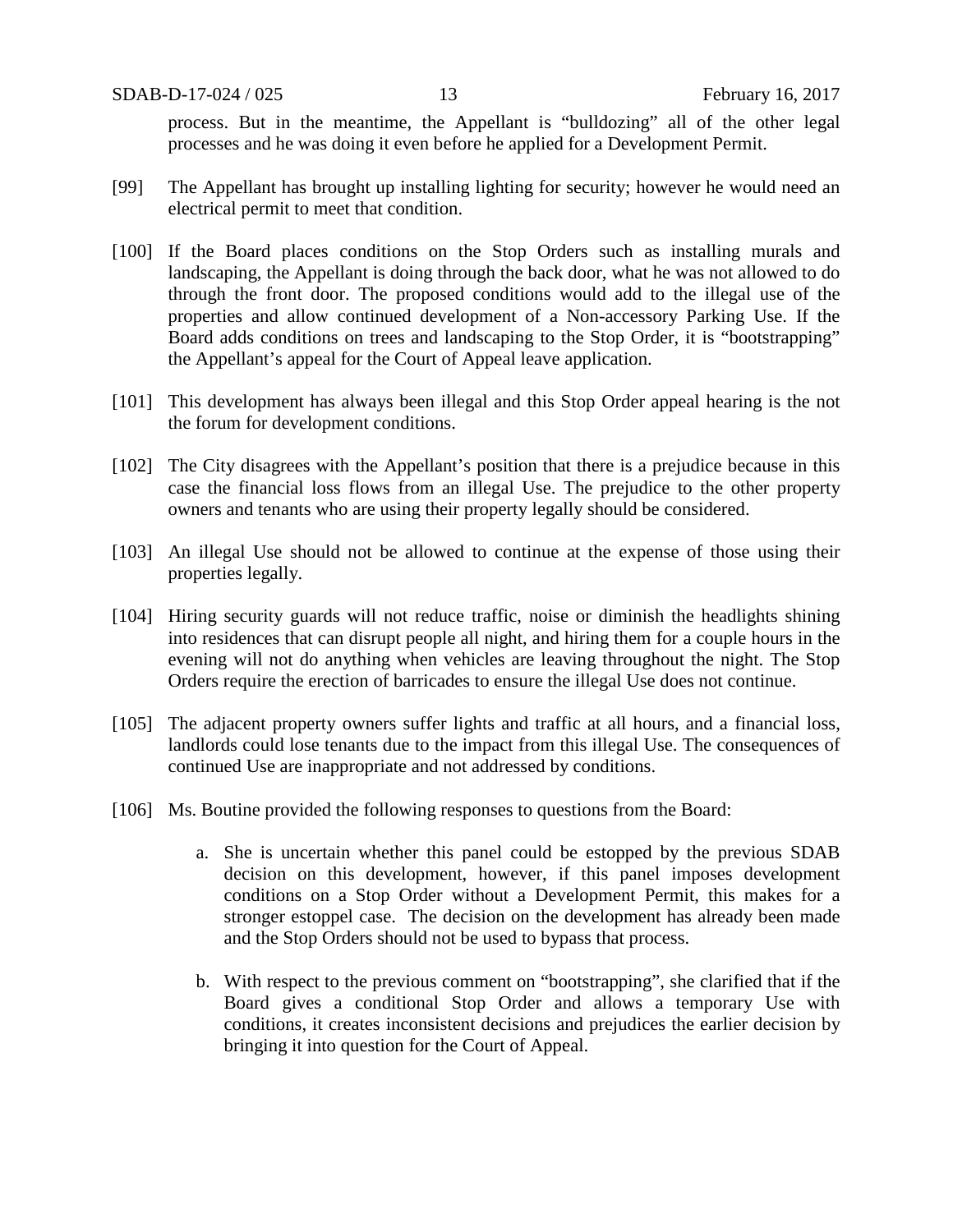- c. She indicated if there had been an original Development Permit for this Use and residents moving in were aware of it, the negative impact might not hold as much weight.
- d. Asked whether there was a prejudice to the City if the Stop Orders were adjourned, Ms. Boutine believes that it would set a bad precedent contrary to the City's policy to deal with these matters expeditiously. She does not know if the adjournment would affect the Court of Appeal process and there would not be a financial prejudice. However adjourning these Stop Orders could impact the City's overall plans for the area, but there is no concrete evidence.
- *ix) Position of Ms. K. Uhl, an affected property owner in support of the Stop Order*
- [107] Ms. Uhl is the property owner at  $10620 104$  Street, across the Lane from the subject Lots. The subject parking business has been operating since the opening of Rogers Place. She first saw cars parking there on September 8, 2016.
- [108] This business has disrupted residents' enjoyment of their property. Visually, the parking lots are just a giant slab of concrete that adds nothing to the community. The traffic impacts are so great that she keeps track of Rogers Place events so she knows when she should arrive and leave her home.
- [109] The only access to her parking lot is from the adjacent Lane that is used by the subject Lots, and Rogers Place events affect her access to her parking lot and greatly lengthens her commute.
- [110] Ms. Uhl and her husband will at some time sell their property and are concerned about the financial impact if the illegal parking lot is allowed to operate thereby reducing the value of their property.
- [111] She is concerned about the entire process and finds the Appellant to be disrespectful as he has not considered the adjacent neighbours. The Appellant made the decision to demolish the buildings, remove the trees and pave the lot with no permits. No one would be at this hearing if the Appellant had complied with the Orders and the rules. His decisions brought the parties to the hearing.
- [112] In her view, the Appellant is bullying his way to have an illegal business and now acts like a victim. She and her neighbours are the victims.
- [113] She has an issue with the credibility of the Appellant. He currently has no regard for tickets that are being issued and the decisions that have been made. In her opinion, the Appellant will continue to disregard any further decisions or conditions that are added to the Stop Orders. As he has continued to operate an illegal business in the face of prior sanctions, she has doubts he will follow any conditions.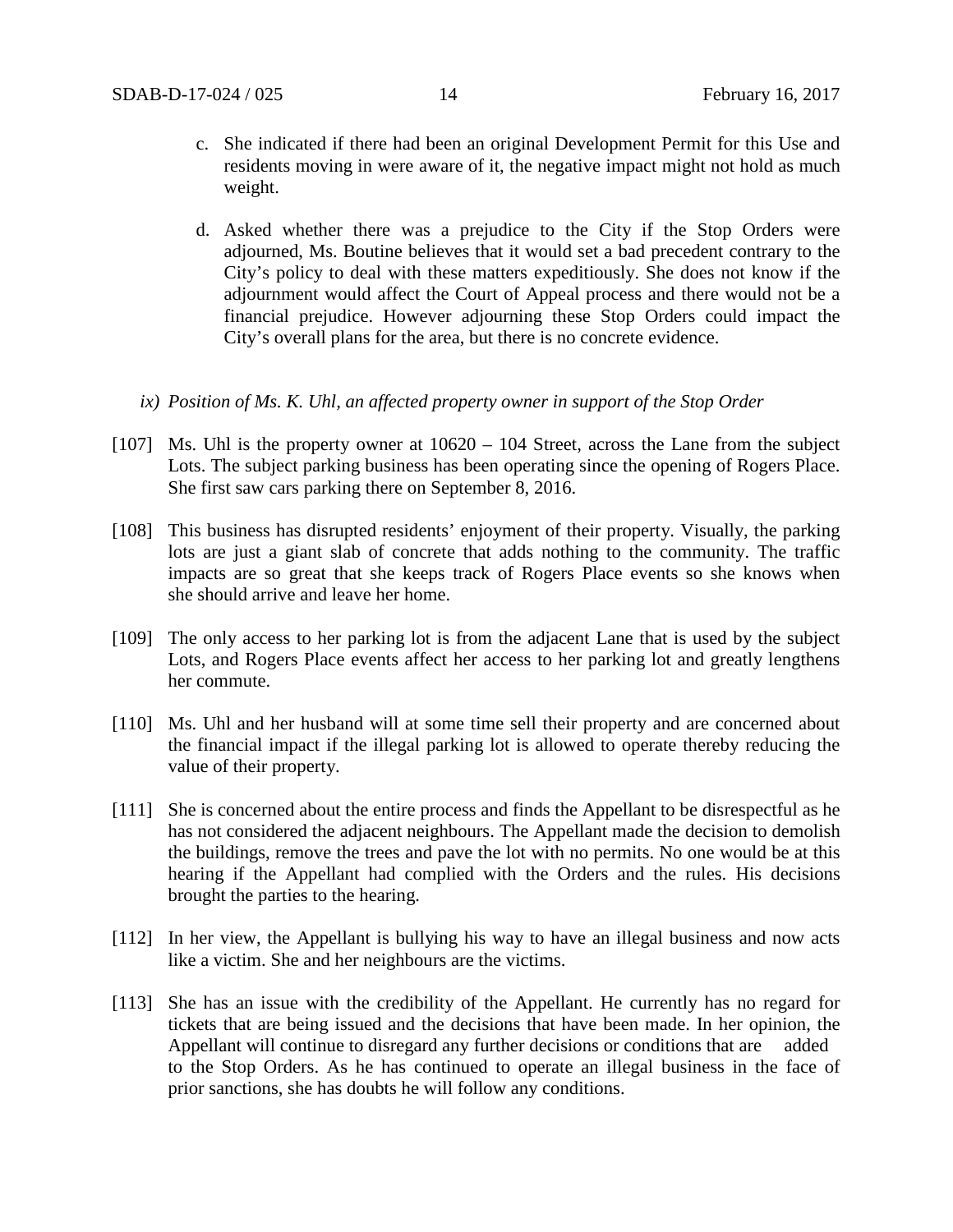### [114] With respect to questions from the Board, Ms. Uhl provided the following:

- a. She confirmed that her property has a single access point to its parking lot, so everyone in her building is affected by the Appellant's development.
- b. There can be so much noise from the subject Lots when hockey games end (often between 11:00pm and 11:30pm) that she has to wear ear plugs on these evenings.
- c. She is not impacted by light from the subject Lots.
- d. She has witnessed cars parked in the Lane and some nights cars are boxed in because the parking lots are filled to the brim.
- e. Sometimes an odd car is parked on the subject Lots during the day, but she reiterated the parking lots are mainly used for Rogers Place events.
- *x) Position of Ms. D. Strate, an affected property owner in support of the Stop Order*
- [115] Ms. Strate is the owner and landlord of an apartment building located adjacent to the parking lots across the Lane to the east. She rents the apartments largely to overseas students attending nearby Grant MacEwan University.
- [116] This development brings pandemonium. She feels that pedestrians and children are at risk walking at night. The lighting is poor and she feels there are safety issues.
- [117] She submitted a PowerPoint presentation, ("Exhibit D") that was submitted at the previous SDAB hearing. She indicated that at the previous SDAB decision, she brought a petition with about 100 signatures in opposition to the parking lots.
- [118] She has witnessed vehicles using the subject Lots as a shortcut during LRT crossings; vehicles parking on the sidewalks, and at night up to two hundred people using the small sidewalk abutting her property rather than the large sidewalk on the east of her property that was built to accommodate large numbers of people walking to the arena. They trespass on her property as shown in the photos. The associated noise is incredible. She has counted as many as 85 vehicles on the subject Lots. Potholes in the Lane were recently fixed and the added traffic will now put a lot of wear on the Lane. The increased traffic also brings panhandlers and drug dealers who approach patrons of the parking lots.
- [119] There are 2-hour parking restrictions on the adjacent streets and completely restricted parking on 106 Avenue due to the LRT line. There are no legal parking lots north of 106 Avenue and all the people in the photos are attributable to the subject Lots. All of the concerns brought forth by the neighbours are caused by these parking lots.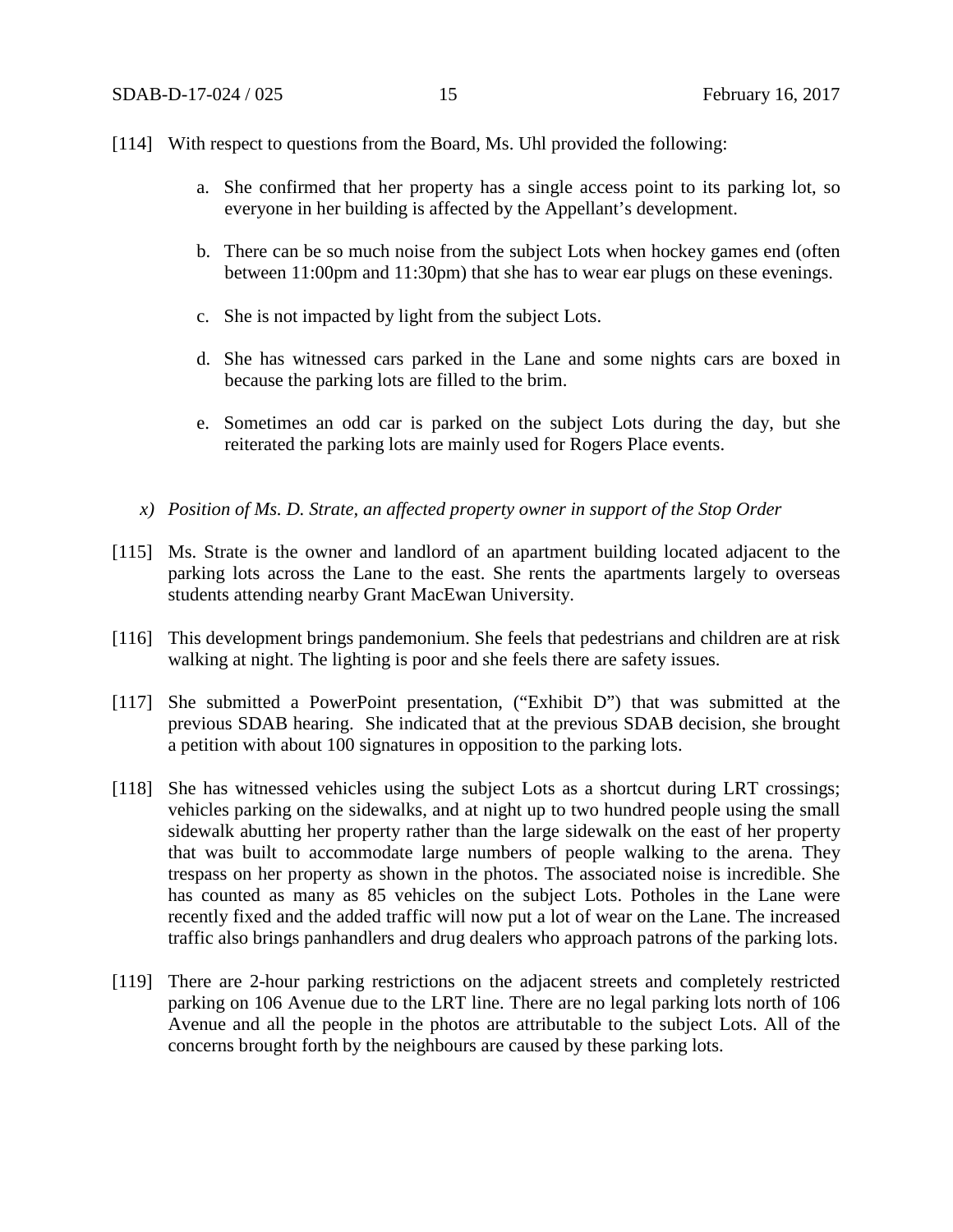- [120] The illegal parking lots have affected her tenants. She receives complaints. One longterm tenant whose unit faces the subject Lots has given notice that he is breaking his lease early and losing his deposit due to the negative impacts. She has told her tenants that things will change, but the situation is wearing on them. New tenants will be harder to attract in this economy with these negative impacts.
- [121] The Appellant continues to operate his business illegally. It seems crazy to discuss conditions under which the Appellant could continue to operate the parking lots. The residents are enduring the impacts and are prejudiced. It feels like she and her neighbours have no rights and no more options.
	- *xi) Position of Mr. W. Champion, Director of Planning and Development for the Central McDougall Community League, in support of the Stop Order*
- [122] Mr. Champion stated that Transportation Services will never allow street access to the subject Lots because of the LRT line and arterial roadway of 106 Avenue so any development without a permit should not proceed.
- [123] The Community League is trying to turn the community around and this parking lot is the last thing they need. Surface parking lots are antithetical to development.
- [124] The Appellant has been operating the parking lot illegally for 5 months now. He was first aware of parking on September 9, 2016. It does not make any sense to reward him with an illegal development and allow him to carry on. This Site has caused noise, congestion, and criminal activity. It impacts several buildings and is not compatible with the surrounding residential Uses.
- [125] Mr. Champion has personally counted 93 vehicles on the subject Lots, many of the vehicles are parked illegally by overpacking the Site.
- [126] There is no evidence that the Appellant has ever talked to any community members or showed interest to the community. There are 5100 people in Central McDougall and the Appellant has disrupted an entire community and continues to do so illegally. The noise and disruption in this area generated from the subject Lots are unbearable. Individuals sell drugs to the patrons of the parking lots.
- [127] The North Edge of the Area Redevelopment Plan states that surface parking lots are not to be adjacent to any arterial roads and the area is planned to be cosmopolitan.
- [128] This is an illegal Use, not a building. He cannot understand why the Board is considering extending the illegal Use. Rewarding illegal developments is inappropriate.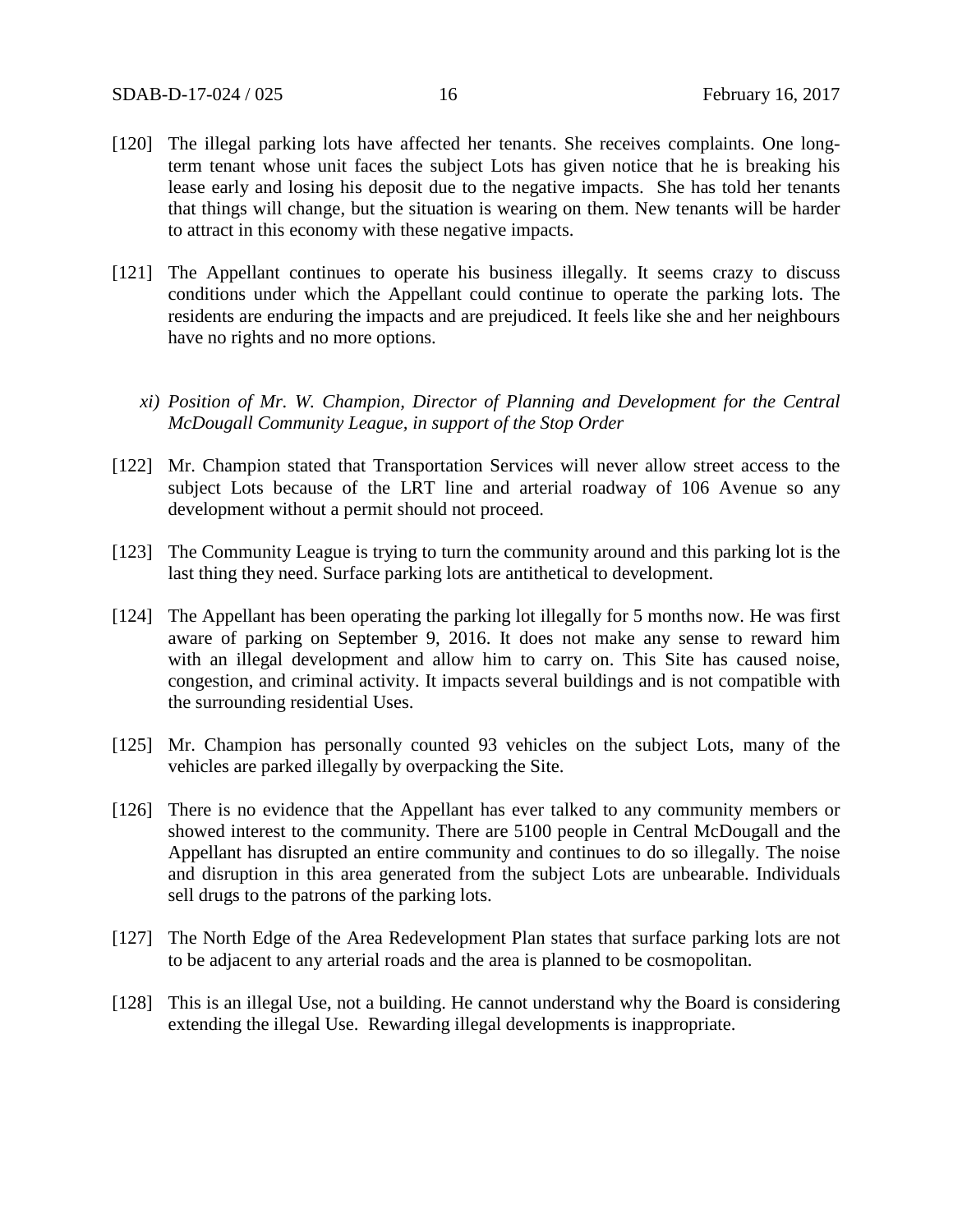[129] The SDAB dealt with any possible conditions at the previous hearing. It does not make any sense to reweigh potential conditions again and it would be concerning if the Appellant was now granted a temporary development given that the prior Board was unwilling to allow the Use.

### *xii) Rebuttal of the Appellant*

- [130] Mr. Noce clarified that while the Development Officer stated the proposed Use was a Discretionary Use as reason 1 in his refusal, his rationale for the refusal was related to the variances.
- [131] With respect to headlights from vehicles flashing into the adjacent apartments to the east, he indicated that they also have surface parking on the back of their buildings. There is a buffer between the subject Lots and those parking spaces and the lighting could be from their neighbours' vehicles.
- [132] If the Board is not amenable to placing conditions, the Board has the authority to adjourn the Stop Order.
- [133] Asked to comment on the point that the City could still enforce the Stop Orders if the Board simply adjourned the hearing, Mr. Noce indicated that issue would be addressed by changing the enforcement date. However, he also recognized that the City can always issue new Orders and they could have to continue to take another action. He had looked, but could not find any authority to prevent the City from issuing and enforcing an Order. But, at that point, he would proceed with a judicial stay application.
- [134] He reiterated that he was not aware of the Stop Orders when he filed the Court of Appeal leave application. His client advised him that he was served the Stop Orders on or around January 3 or January 4, 2017.
- [135] With respect to whether the Board has the authority to consider development conditions again, in his opinion the Board is not estopped as the Stop Order process is different.
- [136] He reiterated that he is just asking the Board to halt the enforcement until the Courts decide. If his client chooses to act and continue the Use without a Development Permit, that is his client's choice. He recognizes there was never a Development Permit for this development.

### **Decision**

[137] The appeal is **DENIED** and the decision of the Development Authority is **CONFIRMED**. The Stop Orders are **UPHELD** as issued.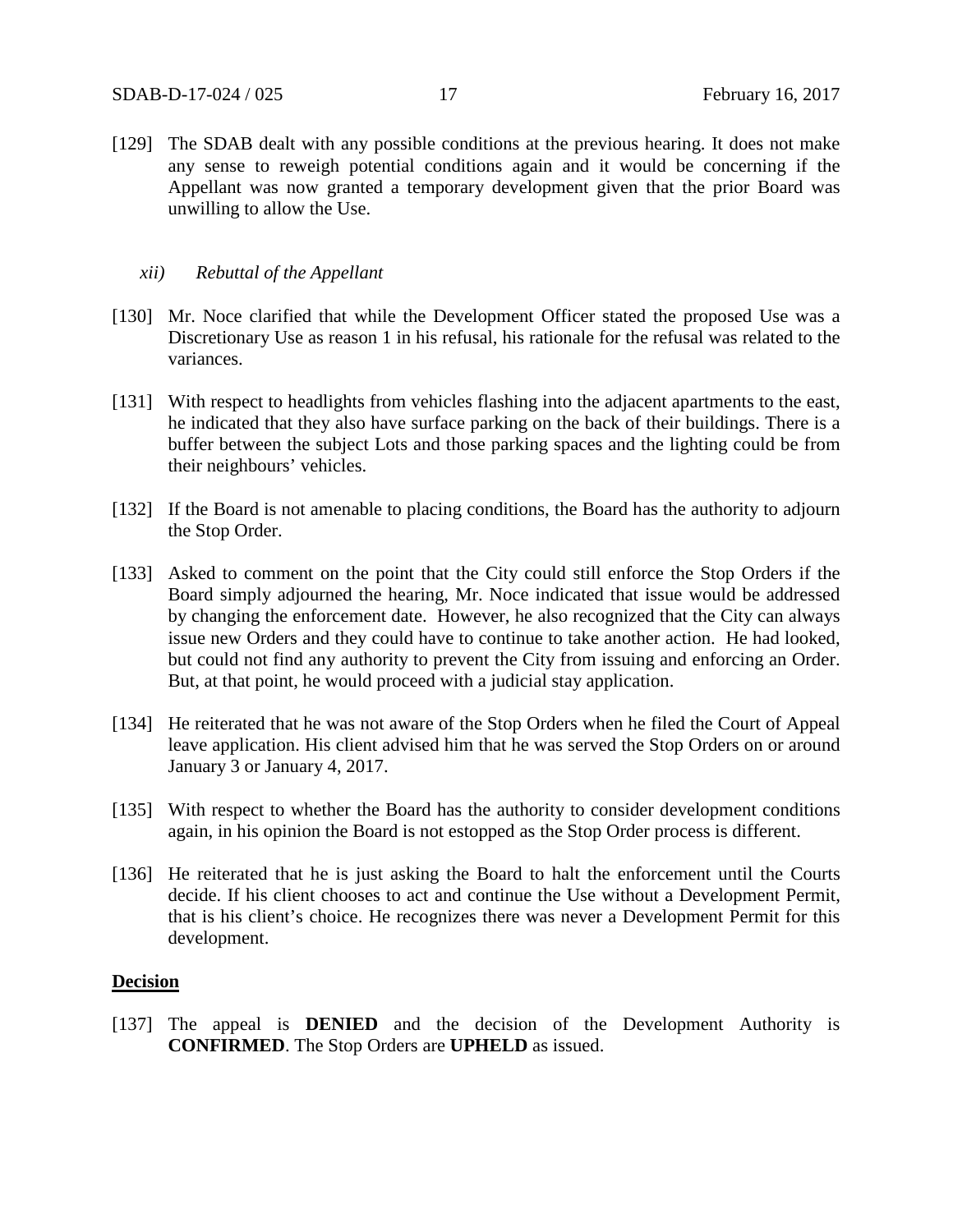### **Reasons for Decision**

- [138] The Appellant appealed Stop Orders 230994782-002 and 238131880-001 under section 687 of the *Municipal Government Act* ("the Act") and the appeals of the two Stop Orders were heard simultaneously.
- [139] The Board finds the following based on the materials submitted by the parties and provided at the hearing:
	- a) The two Stop Orders apply to two abutting properties covering an area of approximately 0.21 hectares on two municipal addresses: 10430 - 106 Avenue and 10617 - 105 Street (the subject Site).
	- b) The Appellant bought the properties in May 2016 intending to use the two abutting Lots for a Non-accessory Parking Use.
	- c) The Appellant submitted Development Permit application number 24987724-006 on June 29, 2016 "To demolish an existing Automotive and Recreational Vehicle Sales/Rentals building and change the use of the site to Non-accessory Parking."
	- d) During the July and August 2016, the Appellant began development of the Site. He cleared the land removing a principal building and all vegetation, and paved the Site up to the City sidewalk with asphalt to facilitate the Non-accessory Parking Use.
	- e) Currently, there is a fence along the north end of the Site which has some signage indicating the space is available for monthly parking. The Site has no landscaping whatsoever. It is not lit. No parking spaces are marked on the asphalt.
	- f) The Non-accessory Parking Use began on the property in September 2016 to coincide with the opening of Rogers Place Arena and was underway commercially at the latest in early October, 2016. The Site is used predominantly for parking of up to 90 vehicles belonging to individuals attending events at Rogers Place Arena who come and go at times which match the events.
	- g) On October 7, 2016, the Development Permit application was refused by the Development Authority. The Appellant appealed the refusal to the Subdivision and Development Appeal Board (the Board).
	- h) On November 24, 2016, a panel of the Board denied the appeal and affirmed the refusal. All parties were notified.
	- i) On December 1, 2016 the City issued a single stop order (the Initial Order). The Initial Order covered both properties. It ordered the Appellant to cease the Use (Non-accessory Parking) and remove all signage from the Site by December 22, 2017.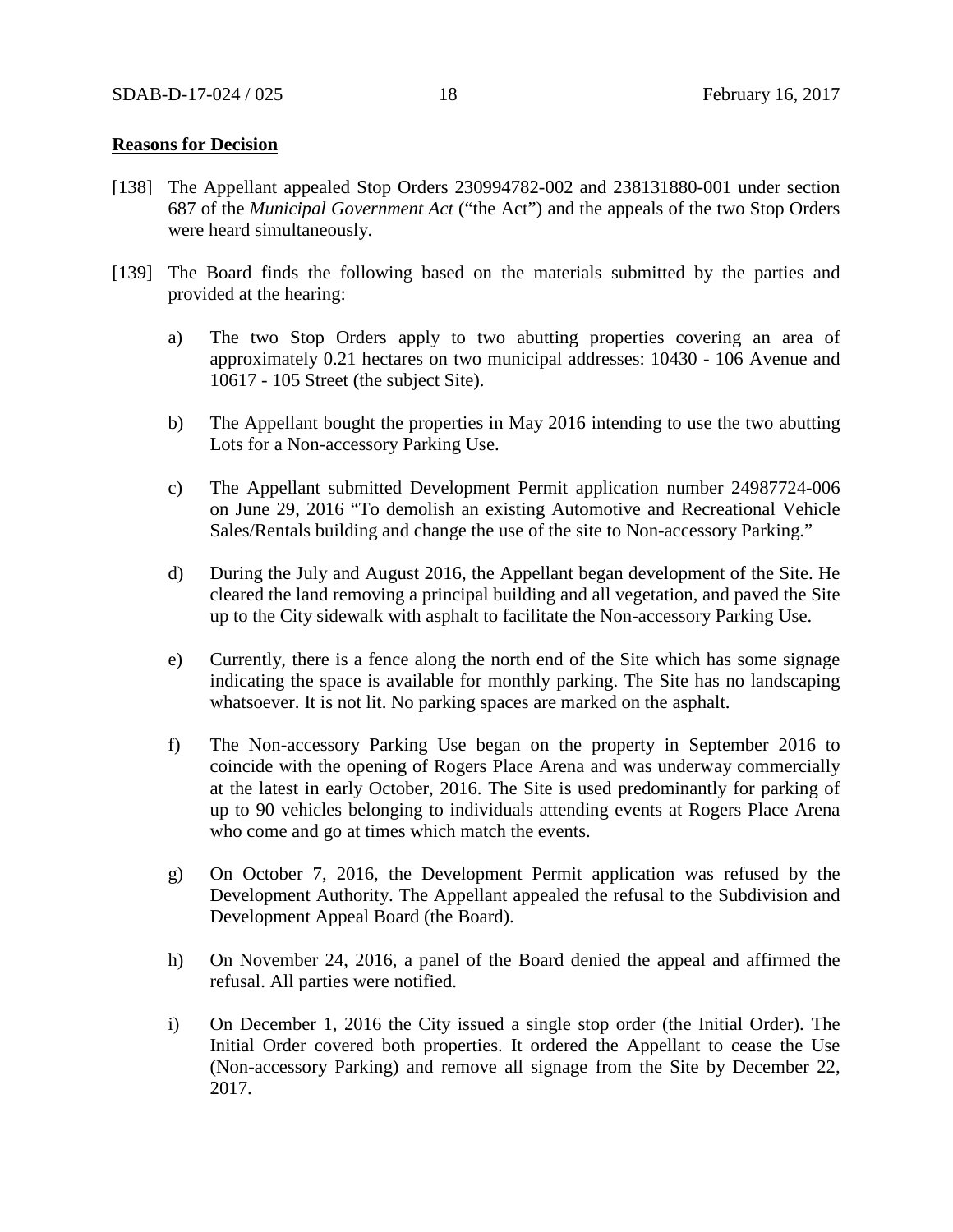- j) On December 9, 2016 the Appellant applied per section 688 of the Act to the Court of Appeal for permission to appeal the November 24, 2016 Board decision. The leave application was initially set to be heard on February 22, 2017.
- k) Eight complaints have been received from internal and external sources about the development.
- l) Between September, 2016 and December, 2016 the Site was inspected by Municipal Enforcement Officers as part of a larger proactive initiative to deal with surface parking around the new arena. The officers observed that a Non-accessory Parking Use was occurring and issued 20 penalty tickets to the Appellant: 16 for development without a Development Permit and 4 for operation without a Business Licence. The officers spoke with the Appellant on some of these occasions.
- m) The Site was inspected again on December 22, 2016 at which time the ongoing Non-accessory Parking Use was again confirmed and documented.
- n) The Initial Order was rescinded and on December 23, 2016 the two new replacement Stop Orders were issued, one for each address. The two Stop Orders added the requirement that barricades be erected to prevent the illegal Use from continuing and gave a new compliance date of January 23, 2017. The two Stop Orders were accompanied by an explanatory cover letter and the Appellant (landowner) was personally contacted by phone on December 23, 2016.
- o) On January 5, 2017, the Appellant appealed the decision of the Development Authority to issue the two new Stop Orders and gave the following reasons for appeal to the Board: "We are in the process of having this matter being sent to the alberta court of appeal and we have a date of Feb 22. We are asking this be put off until after the decision from the court of appeal." [unedited].
- p) After some discussion amongst counsel during January, 2017 the Appellant's lawyer agreed to a request from the lawyer for the City (Mr. Gunther, who did not appear before this Board) to postpone the leave application from February 22, 2017 to April 6, 2017. On January 17, 2016 an adjournment to April 6, 2017 was confirmed.
- q) Notwithstanding, the decisions of refusal by the Development Authority and the Board, and the issuance of 20 tickets and the three Stop Orders, the Appellant has continued to use the Site for a Non-accessory Parking Use since it began in the fall.
- [140] As the Appellant is currently seeking permission to appeal the Development Permit decision to the Court of Appeal, he has asked the Board to either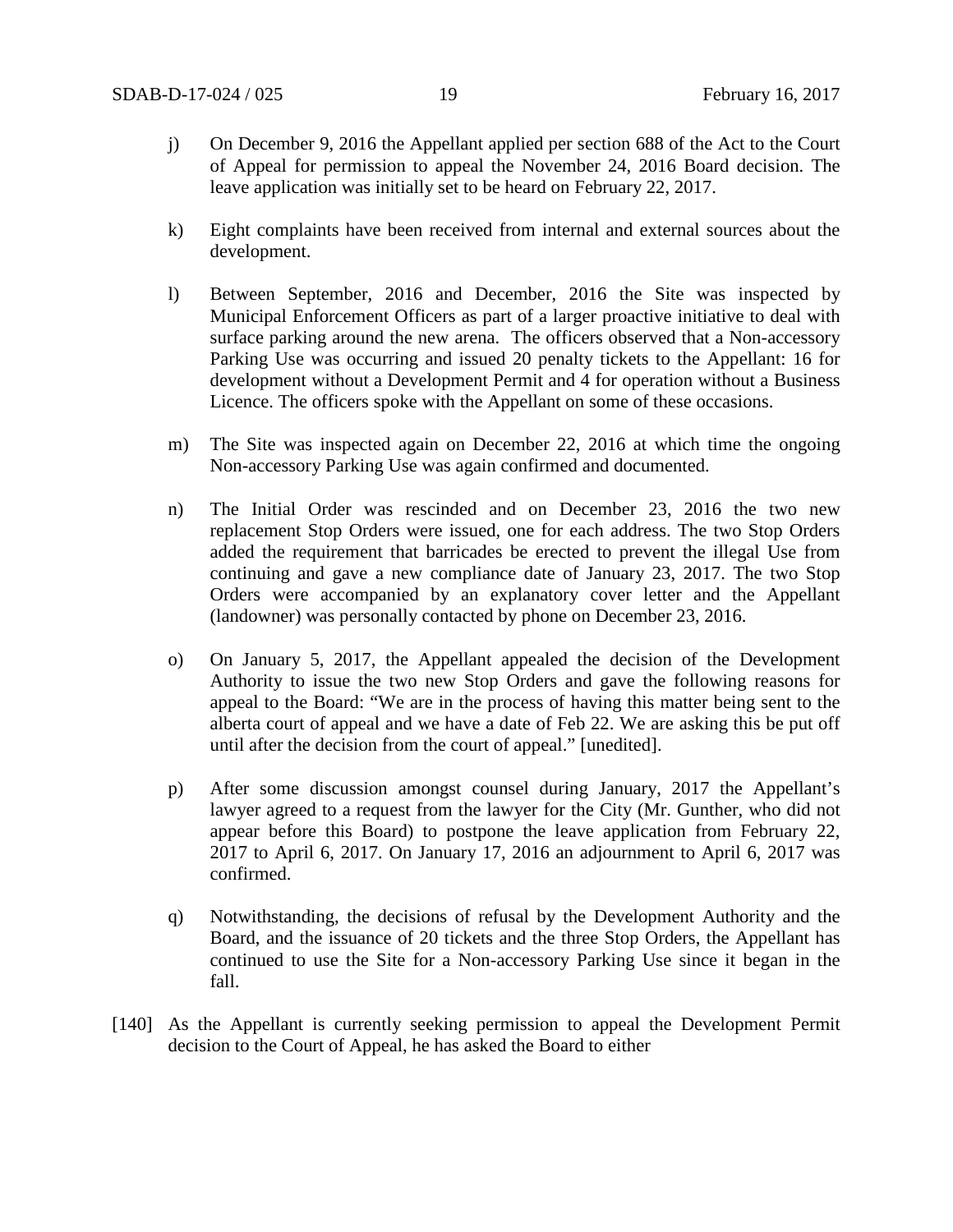- a. postpone the matter by adjourning the hearing of this appeal of the two Stop Orders to April 12 or April 19, 2017 (a few days after the application for permission to appeal is heard); or,
- b. vary the terms of the two Stop Orders by extending the date of compliance to April 12, or April 19, 2017.
- [141] If the second option is chosen, the Appellant is amenable to adding conditions to the two Stop Orders in conjunction with this change to balance the interests of the Appellants and the Neighbours until the Court of Appeal renders its decision by reducing the impact of the Non-accessory Parking Use on neighbouring properties. The Appellant specifically mentioned conditions to limit hours of operation, add supervision and security during hours of operation, provide some form of landscaping and add lighting.
- [142] The Board has considered the following factors in making a determination about adjourning the hearing of this appeal of the two Stop Orders:
	- a) In the interests of certainty and fairness for all the affected parties, the Act contemplates that generally subdivision and development decisions, including appeals under section 687 of the Act, will be decided promptly. The Board is required to hold a hearing within 30 days of receipt of a notice of appeal (section 686(2)) and must give its decision in writing, together with reasons for the decision, within 15 days after concluding the hearing (section 687(2)).
	- b) This is the Appellant's first request for an adjournment.
	- c) There was no suggestion before the Board that the Appellant required an adjournment due to circumstances beyond his control which prevented him from presenting his case to the Board about the validity or merits of the two Stop Orders. To the contrary, at the outset of the hearing his counsel indicated he was agreeable to proceeding to present his arguments for postponement by an adjournment or alternatively by a variation to the two Stop Orders contemporaneously.
	- d) The Appellant asks to adjourn the matter until mid April because he will be seeking permission to appeal the November 24, 2016 Board decision to refuse a Development Permit for the Non-accessory Parking Use at a Court of Appeal leave hearing set for April 6, 2017. He is taking active steps to pursue that appeal.
	- e) The City and the other affected parties object to any postponement because no permits have ever been issued to authorize the Use and the Appellant has illegally cleared the Site, commenced the Non-accessory Parking Use and continued to operate despite the Development Officer's refusal, the Board's confirmation of that refusal and the enforcement actions of the City.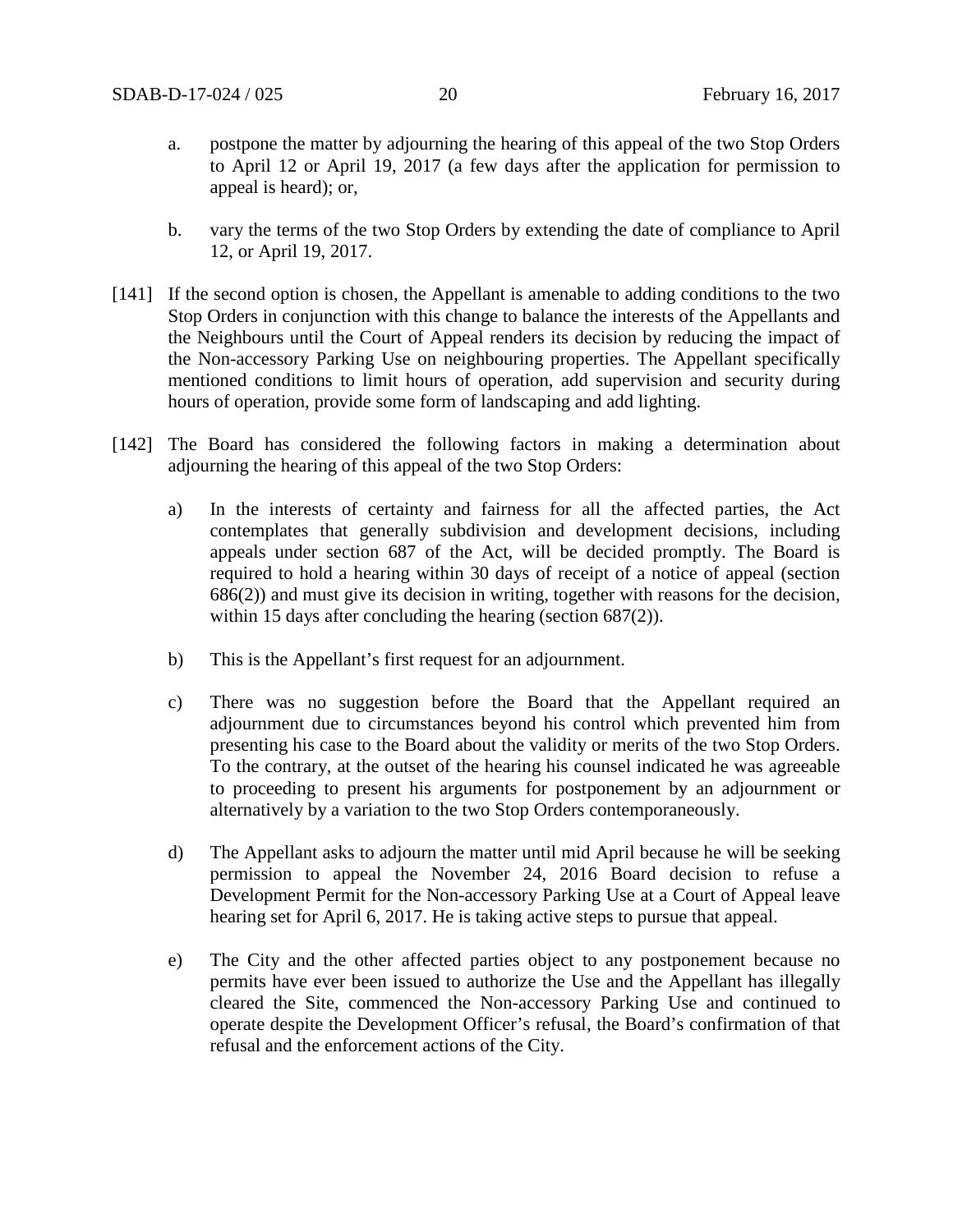- f) If an adjournment is not granted, the Appellant argued that his pending application for permission to appeal will be impacted or rendered moot and he will suffer prejudice in the form of lost revenue from not operating the Non-accessory Parking Use for events scheduled to occur at Rogers Place between now and the date that the leave to appeal application is heard.
- g) The Board finds that the ongoing appeal of the November 24, 2016 Board decision refusing a Development Permit and the current appeal of the two Stop Orders issued on December 23, 2016 are separate matters. Refusing or granting an adjournment of the Stop Order appeals has no impact whatsoever on the Appellant's ability to pursue his appeal of the November 24, 2016 Development Permit decision.
- h) The Board notes that adjourning the hearing will not impact the legal status of the two Stop Orders, nor the legal status of the Non-accessory Parking Use. Accordingly, the lost revenue which the Appellant cites as the prejudicial impact can only be derived if he continues to operate the Non-accessory Parking Use in contravention of the Act and the Bylaw. In other words, the Appellant's potential prejudice is the loss of a stream of income that can only come from continuing an illegal Use which the Appellant has knowingly operated in the face of the decisions of refusal made by the Development Authority and the Board, and the issuance of twenty tickets and the three Stop Orders.
- i) Furthermore, the cited prejudice itself is speculative and may never materialize. The Development Permit appeal is before the Court of Appeal and the Board cannot presuppose the result in an ongoing Court of Appeal application. Also, the pending April 6, 2017 application is for leave to appeal. Even if leave to appeal is granted, the Board cannot presuppose the outcome in the substantive appeal on the merits.
- j) On the other hand, if the adjournment is granted and the illegal Use continues until April, the neighbours who have opposed the development from its inception, argue they will certainly continue to suffer prejudice in the form of ongoing severe nuisance impacts including noise and light; security concerns; impairment of access and egress as they share the Lane with patrons of the Site; and, loss of quiet enjoyment of their property as patrons trespass over their property to access the Site. They also believed that they would suffer financial loss as the Use devalues the resale value of their properties, although no evidence was provided to support this opinion. The landlord of the abutting Lot to the east indicated that in addition to ongoing tenant complaints, as a direct result of the negative impacts of the ongoing Non-accessory Parking Use, she has already lost a long term tenant who may be difficult to replace creating an additional financial loss.
- k) An adjournment may be of no practical effect. While the City and the Appellant agreed that an adjournment would not impact the validity of the Stop Orders, they presented conflicting submissions about the practical impact of an adjournment. The Appellant indicated that he expected the City would not enforce the Stop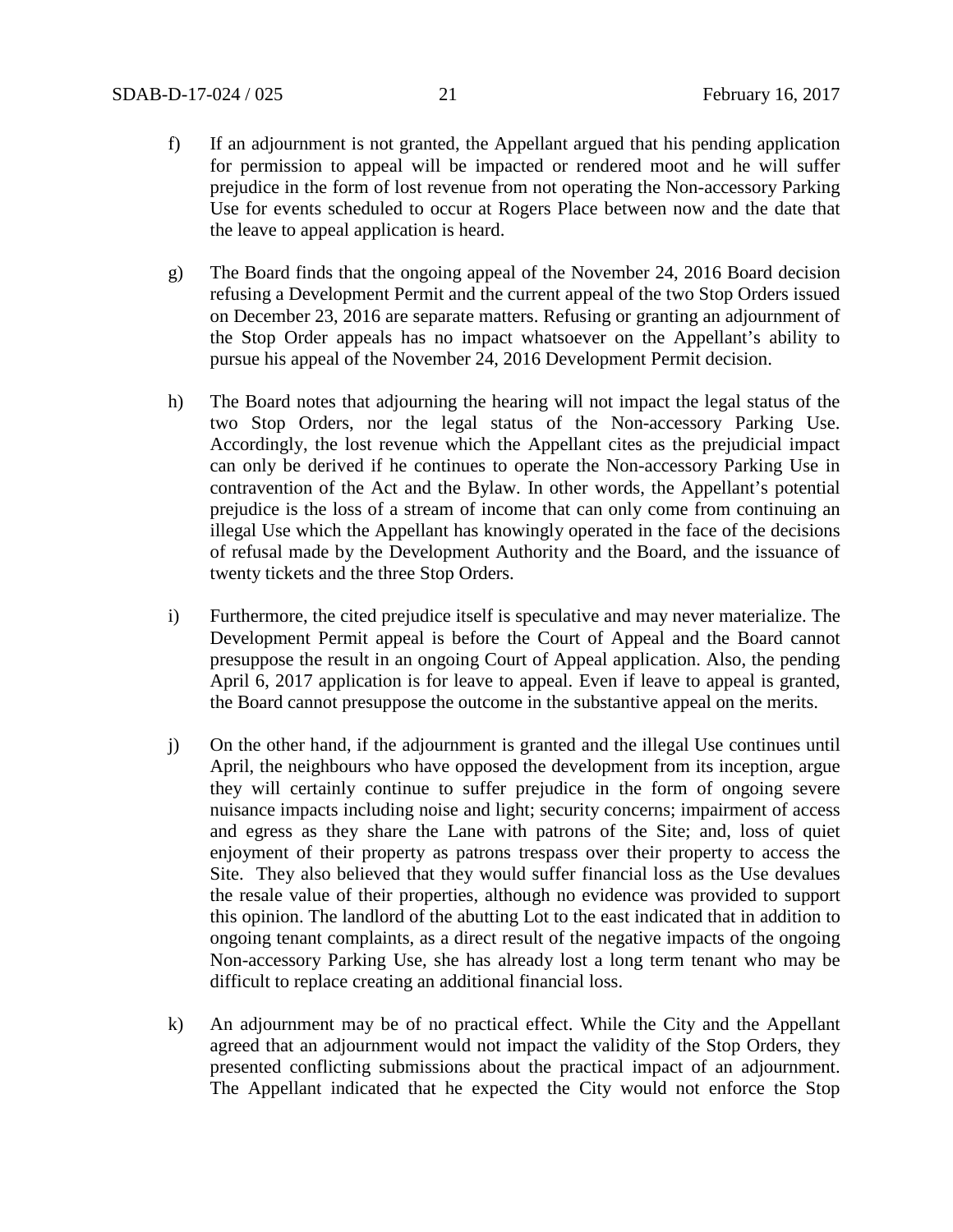Orders if an adjournment was ordered. The City provided evidence to the contrary, that in the normal course it promptly enforces its decisions and Stop Orders pending appeal so an adjournment would have no practical impact. Although the City recognized there could be exceptional circumstances, no such circumstances existed concerning the Stop Orders at issue in this case where the City opposed the adjournment. The Board notes that the discretion to enforce the Stop Orders rests with the City.

- [143] In light of these considerations, the Board is not persuaded that it would be appropriate to adjourn the hearing of the two Stop Order appeals until after the application for leave to appeal is heard on April 6, 2017.
- [144] The two Stop Orders under appeal provide in part:

"This property is zoned CB1 (Low Intensity Business Zone) in accordance with section 330 of the Edmonton Zoning Bylaw. Our investigation revealed that a Non-Accessory Parking Use has been developed. The City of Edmonton has not issued a development permit to develop and Non-Accessory Parking Use, which is contrary to Section 683 of the Municipal Government Act, R.S.A 2000, c.M-26.1.

Section 5.1 states No Person:

1. Shall commence, or cause or allow to be commenced, a Development without a development Permit therefore issued under the provisions of Section 12 of the Bylaw; or

2. Shall carry on, or cause or allow to be carried on a development without a Development permit therefore issued under Section 12 of this Bylaw.

- [145] Both Stop Orders order the Appellant to "CEASE the Use (Non-Accessory Parking), REMOVE all signage associated with the use (Non-Accessory Parking) from the site and PREVENT the recurrence of the use (Non-Accessory Parking) by barricading the site to restrict vehicles from accessing the site for the Use (Non-Accessory Parking)."
- [146] The two Stop Orders also state: "This order is to be complied with on or before January 23, 2017."
- [147] The Board upholds the two Stop Orders for the following reasons:
	- a) Based on the submitted materials, the Board finds that the two Stop Orders were issued to the registered owner of the properties by properly appointed officials in accordance with the requirements of section 645(2) of the Act.
	- b) Based on the evidence submitted by all of the parties, the Board finds that the Appellant developed and is operating a Non-accessory Parking Use at the two municipal addresses which comprise the Site.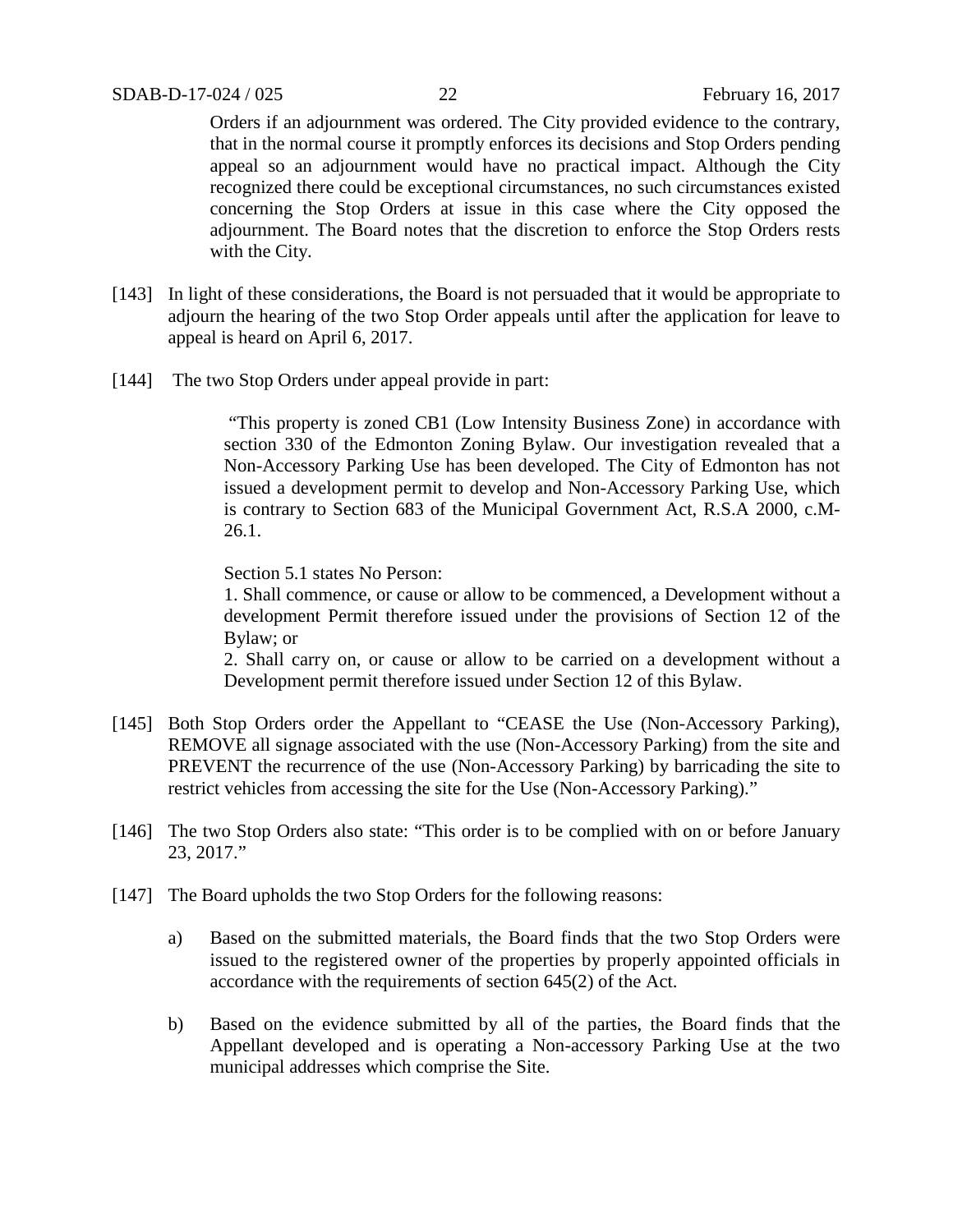- c) No development permit has ever been granted authorizing a Non-Accessory Parking Use for any portion of the Site.
- d) This Use is occurring on an ongoing basis, in contravention of section 683 of the Act and section 5.1 of the *Edmonton Zoning Bylaw* ("the Bylaw).
- [148] Accordingly the Board finds that the two Stop Orders were correctly issued and they are hereby confirmed.
- [149] The Board declines to vary the terms of the two Stop Orders for following reasons:
	- a) The Board finds that reasons stated above with respect to the prejudices that will be suffered by the respective parties associated with granting or refusing an adjournment of the hearing apply with equal force the Appellant's specific request to alter the date for compliance in the two Stop Orders from January 23, 2017 to April 12 or 19, 2017.
	- b) Furthermore, the Board notes that, in combination with extension of the enforcement date, the Appellant proposes the insertion of conditions into the Stop Orders concerning hours of operation, landscaping, lighting and security. The proposed conditions are not intended to preserve the Site, nor to facilitate the orderly cessation of the unauthorized Non-accessory Parking Use. On the contrary, the proposed conditions are to be added to the Stop Orders to facilitate or regulate a Non-Accessory Parking Use while reducing its impact on the neighbouring properties until the Court of Appeal renders its decision on leave to appeal.
	- c) On November 24, 2016, a panel of the Board denied the Development Permit for this Use. That decision is currently under appeal in separate proceedings. While the proposed conditions may be appropriate for insertion into a Development Permit, they are not appropriate terms for inclusion in a Stop Order issued after the Board has made the decision to deny a Development Permit.
	- d) The addition of these conditions presupposes that the unauthorized Use will continue. In so much as varying the Stop Orders in this manner could be considered tantamount to sanctioning the denied Use or to issuing some form of interim permission for a Non-accessory Parking Use (contrary to the November 24, 2016 Board decision and to section 683 of the Act and section 5.1 of the Bylaw), the Board finds this action would be unwarranted and an unauthorized, improper interference in the ongoing Development Permit decision appeal process.
	- e) Also, neither the Act, nor the Bylaw, expressly authorizes the Board to grant an interim stay to approve the continuance of a Use that the Board previously denied pending the outcome of the application for leave to appeal to the Court of Appeal. To the contrary, section  $17(1)(3)(c)$  of the Bylaw provides that in the event a Development Permit is issued and subsequently appealed, that permit is suspended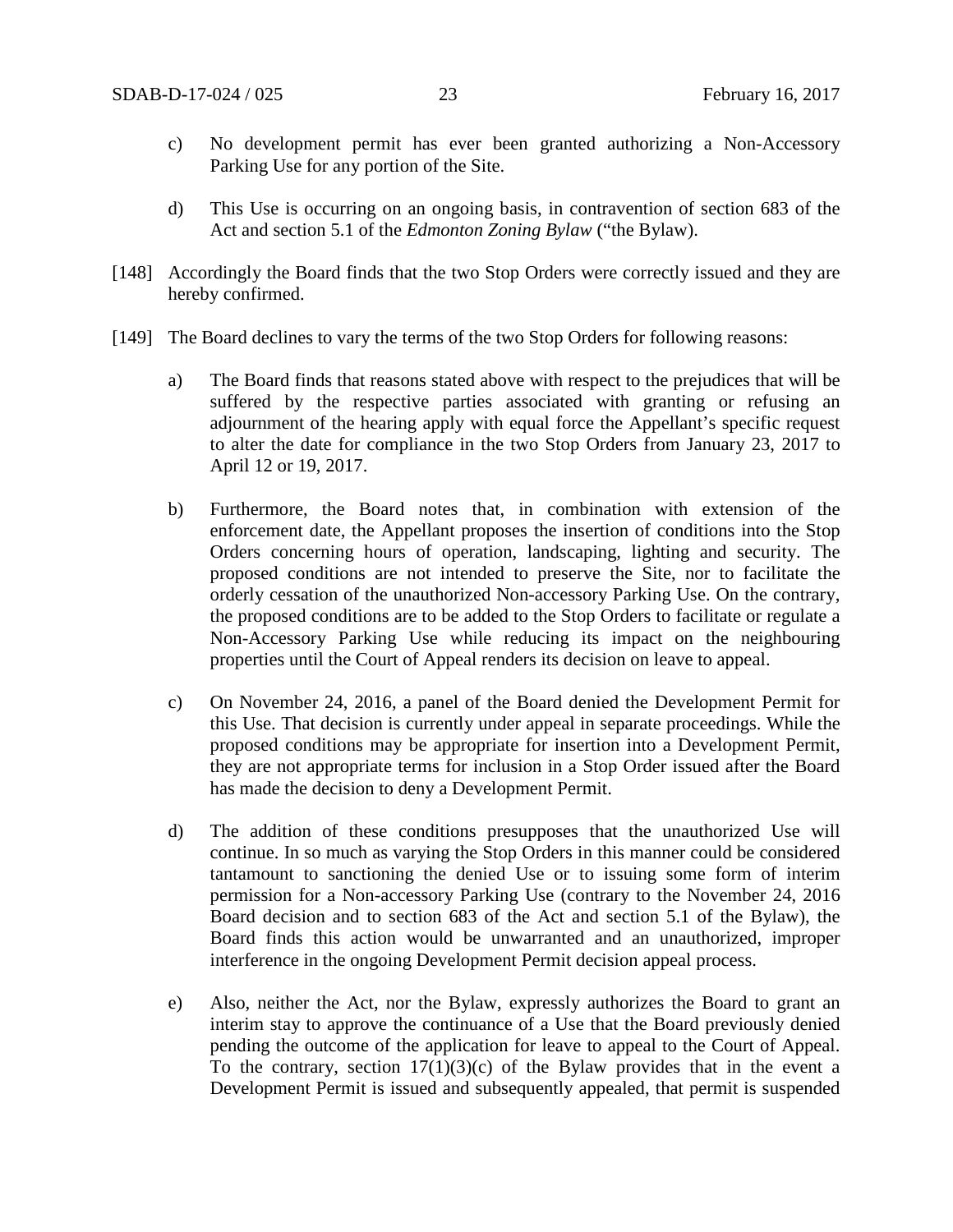pending exhaustion of the appeal processes. Per section 23.1(4) it is an offence for any person to continue to develop after a Development Permit has been suspended.

- f) Taking a purposive approach and in view of section  $17(1)(3)(c)$ , it is illogical and contrary to the spirit of the Bylaw that under the terms of a Stop Order, in a case where Development Permit has been refused by the Development Authority and the Board, an illegal Use could nonetheless be authorized and further developed in accordance with stated conditions pending determination of the application for leave to appeal.
- [150] The Board notes that this decision in no way precludes the Appellant from pursuing his application for permission to appeal the November 24, 2016 decision before the Court of Appeal, nor from pursuing any other interim judicial remedy.

KChinian 5)

Ms. K. Cherniawsky, Presiding Officer Subdivision and Development Appeal Board

Board Members in Attendance: Ms. A. Lund; Mr. R. Hachigian; Mr. J. Kindrake; Ms. S. LaPerle